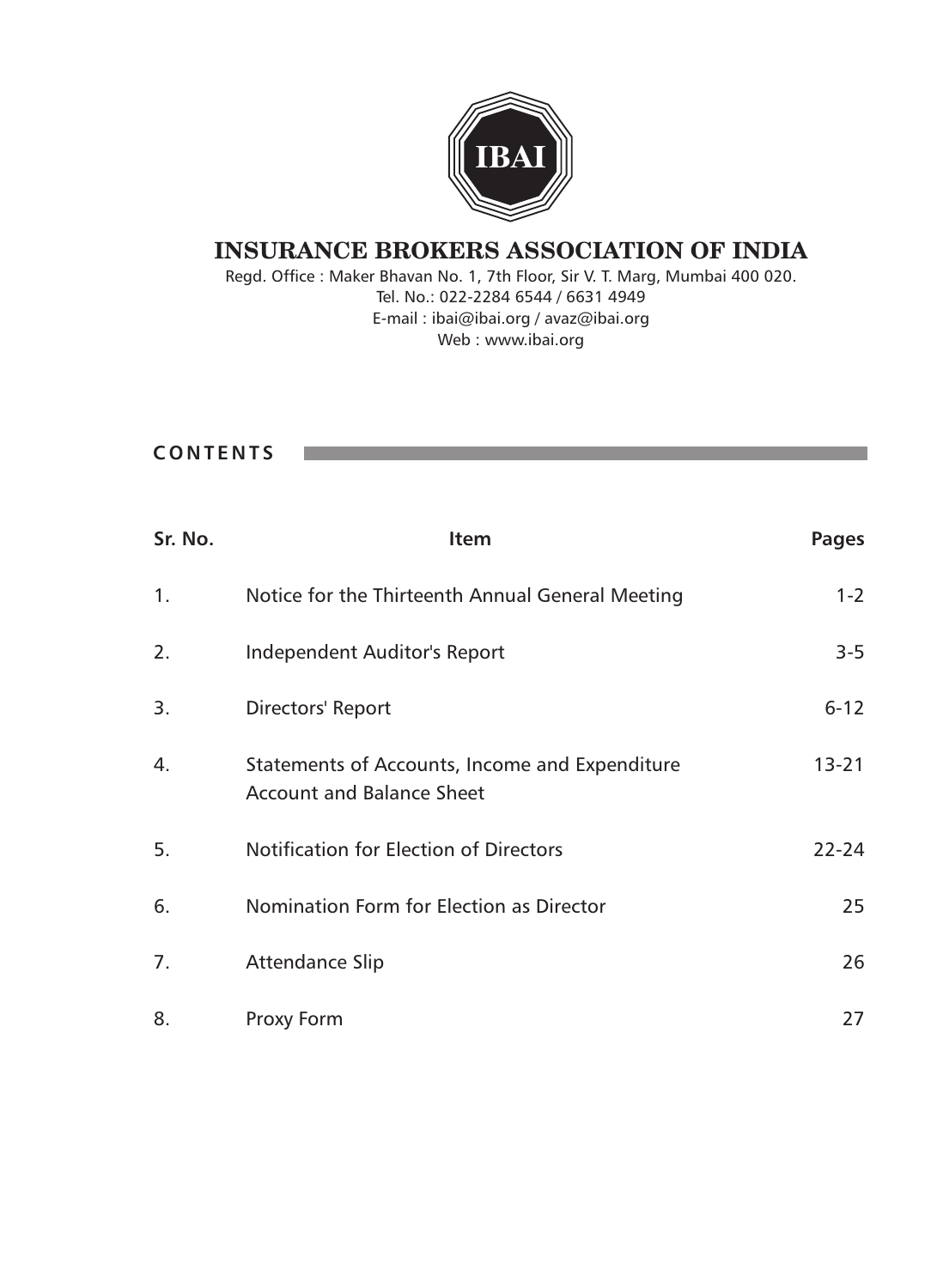

#### **DIRECTORS**

**Mr. Sohanlal Kadel** (President)

**Mr. Fali A Poncha** (Vice President)

**Mr. A K Narang** (Vice President)

**Mr. Nitin G Dossa** (Hon. Secretary)

**Mr. S V Thakkar** (Treasurer)

**Mr. Atul D Boda** (Director)

**Mr. S Sunder Raman** (Director)

**Mr. Gulab C Rateria** (Director)

**Mr. S K Jain** (Director)

**Mr. P K Kale** (Director)

**Mr. Sanjay Kedia** (Director)

**Mr. K V Satyanarayana** (Director)

**Mr. Kishan Agrawal** (Director)

**Mr. K K Sindwani** (Director)

**Mr. Mukesh Jain** (Director)

#### BANKERS

**Standard Chartered Bank** 90, M. G. Road, **Mumbai - 400 001.**

**Union Bank of India** Mumbai Samachar Marg, **Mumbai - 400 023.**

### AUDITORS

**V B Doshi & Co., Chartered Accountants** 58, Sunderlal Bahal Path, (Goa Street), 8, Goa Mansion, Fort, **Mumbai - 400 001.**

#### REGISTERED OFFICE

Insurance Brokers Association of India Maker Bhavan No. 1, 7th Floor, Sir V. T. Marg, Churchgate, **Mumbai - 400 020.** Tel. No. : 022-2284 6544 **E-mail** : ibai@ibai.org / avaz@ibai.org /ibaihyd@gmail.com **Web** : www.ibai.org

#### SECRETARIAT - MUMBAI

**Alphonso Vaz,** Manager

#### SECRETARIAT - HYDERABAD

**Suraj Kiran Varma**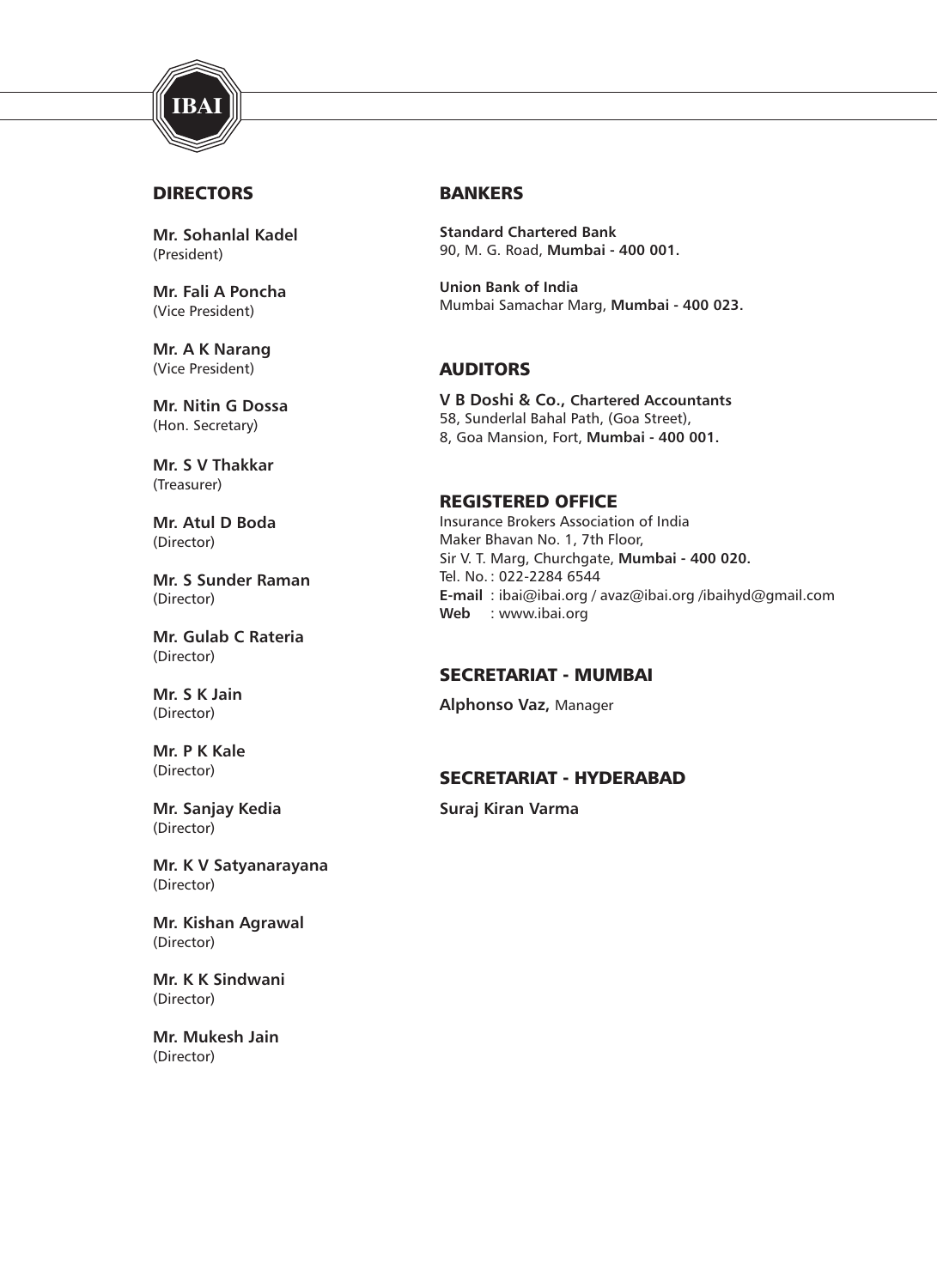### **NOTICE**

Notice is hereby given that the Thirteenth Annual General Meeting of the Members of the Insurance Brokers Association of India will be held on **Saturday September 6, 2014 at 11.00 A.M. at Cricket Club of India, C. K. Naidu Banquet Hall, Churchgate, Mumbai - 400 020.** to transact the following business: -

#### **ORDINARY BUSINESS :**

- 1. To receive, consider and adopt the audited statement of accounts with the Director's report and the Auditors report thereon for the year ended March 31, 2014.
- 2. To elect a Director in place of **Mr S Sunder Raman,** who retires by rotation and being eligible offers himself for re-election **(South Zone)**
- 3. To elect a Director in place of **Mr G C Rateria,** who retires by rotation and being eligible offers himself for re-election **(Eastern Zone)**
- 4. To elect a Director in place of **Mr S V Thakkar,** who retires by rotation and being eligible offers himself for re-election **(West Zone)**
- 5. To elect a Director in place of **Mr Sanjay Kedia,** who retires by rotation and being eligible offers himself for re-election **(West Zone)**
- 6. To elect a Director in place of **Mr P K Kale,** who retires by rotation and being eligible offers himself for re-election **(West Zone)**
- 7. To re-appoint M/S V B Doshi & Co. Chartered Accountants as auditors of the Association and to fix their remuneration.

7th Floor, Sir V. T. Marg, Churchgate, Mumbai - 400 020.

**Regd. Office :** By Order of the Board Maker Bhavan No. 1, **FOR INSURANCE BROKERS ASSOCIATION OF INDIA**

Nitin G. Dossa Dated : May 27, 2014 **Director & Hon. Secretary** 

1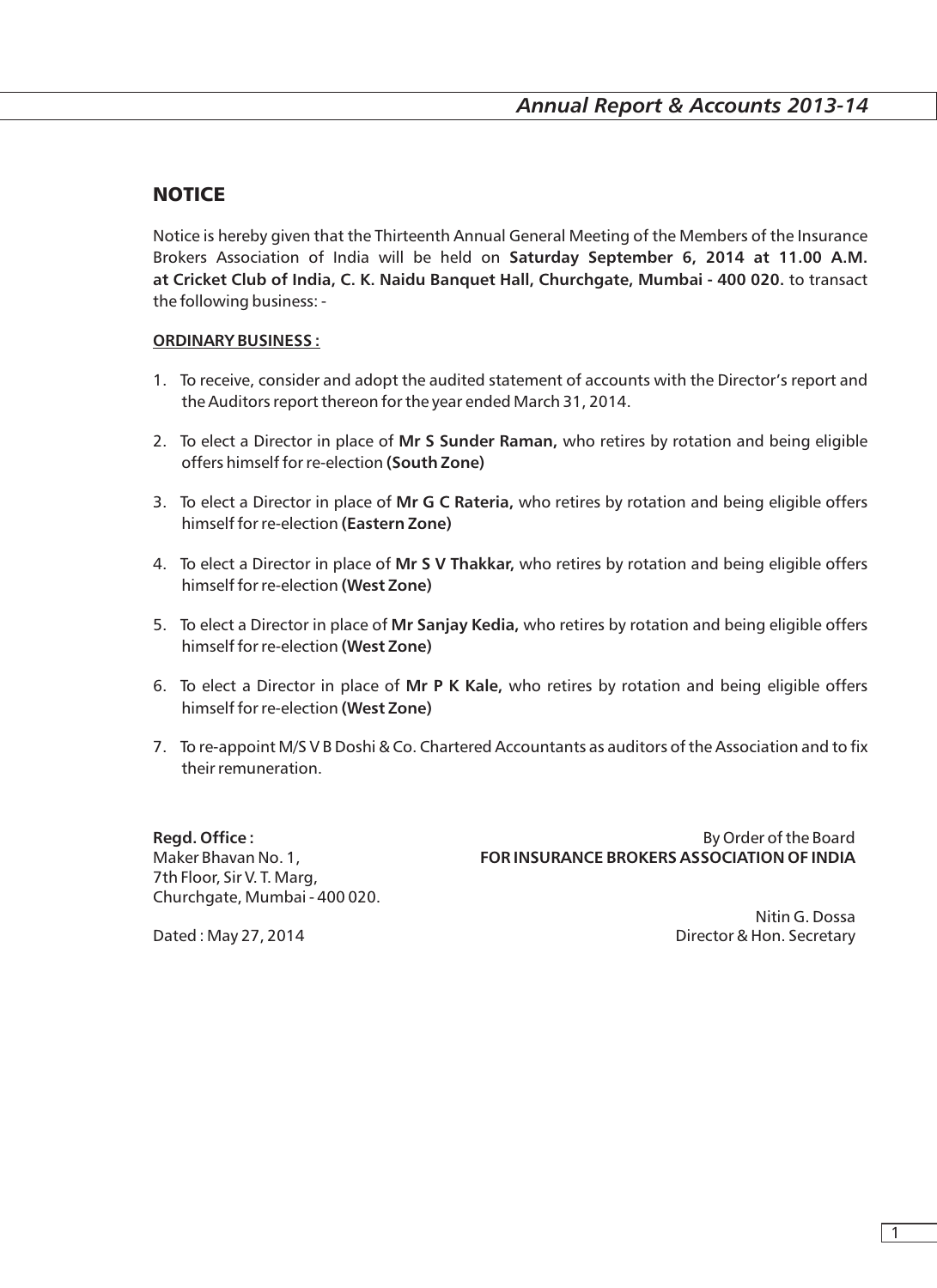

#### **Notes:**

1. A MEMBER ENTITLED TO ATTEND AND VOTE AT THE ANNUAL GENERAL MEETING MAY APPOINT A PROXY TO ATTEND AND VOTE ON A POLL ON HIS BEHALF. A PROXY NEED NOT BE A MEMBER OF THE COMPANY.

PROXIES, IN ORDER TO BE EFFECTIVE, MUST BE RECEIVED AT THE REGISTERED OFFICE OF THE COMPANY, NOT LESS THAN 48 HOURS BEFORE THE COMMENCEMENT OF THE ANNUAL GENERAL MEETING.

Authorised representative / proxy member's/ are requested to bring and file the attendance slip, as per format enclosed, while attending the Annual General Meeting of the Company.

- 2. The format of Proxy Form is also attached hereto.
- 3. Queries of the statement of accounts and the operations of the Association, if any, may please be sent to the association Seven Days in advance of the meeting so that the answers may be made available at the meeting.
- 4. Notification for appointment of Directors / election of directors under article 9.2 of the article of the association of the Company, inviting nominations from members, is enclosed.
- 5. If no quorum is present at the appointed time, the Annual General Meeting shall stands adjourned by half an hour and will be held on the same day. i.e. Saturday, September 6, 2014 at the same venue and the Annual General Meeting be held and proceeded with at such adjourned time in the presence of the available members whether quorum is present or not.

7th Floor, Sir V. T. Marg, Churchgate, Mumbai - 400 020.

**Regd. Office :** By Order of the Board in the Board in the Board in the Board in the Board in the Board in the Board in the Board in the Board in the Board in the Board in the Board in the Board in the Board in the Board i Maker Bhavan No. 1, **FOR INSURANCE BROKERS ASSOCIATION OF INDIA**

Nitin G. Dossa Dated : May 27, 2014 **Director & Hon. Secretary**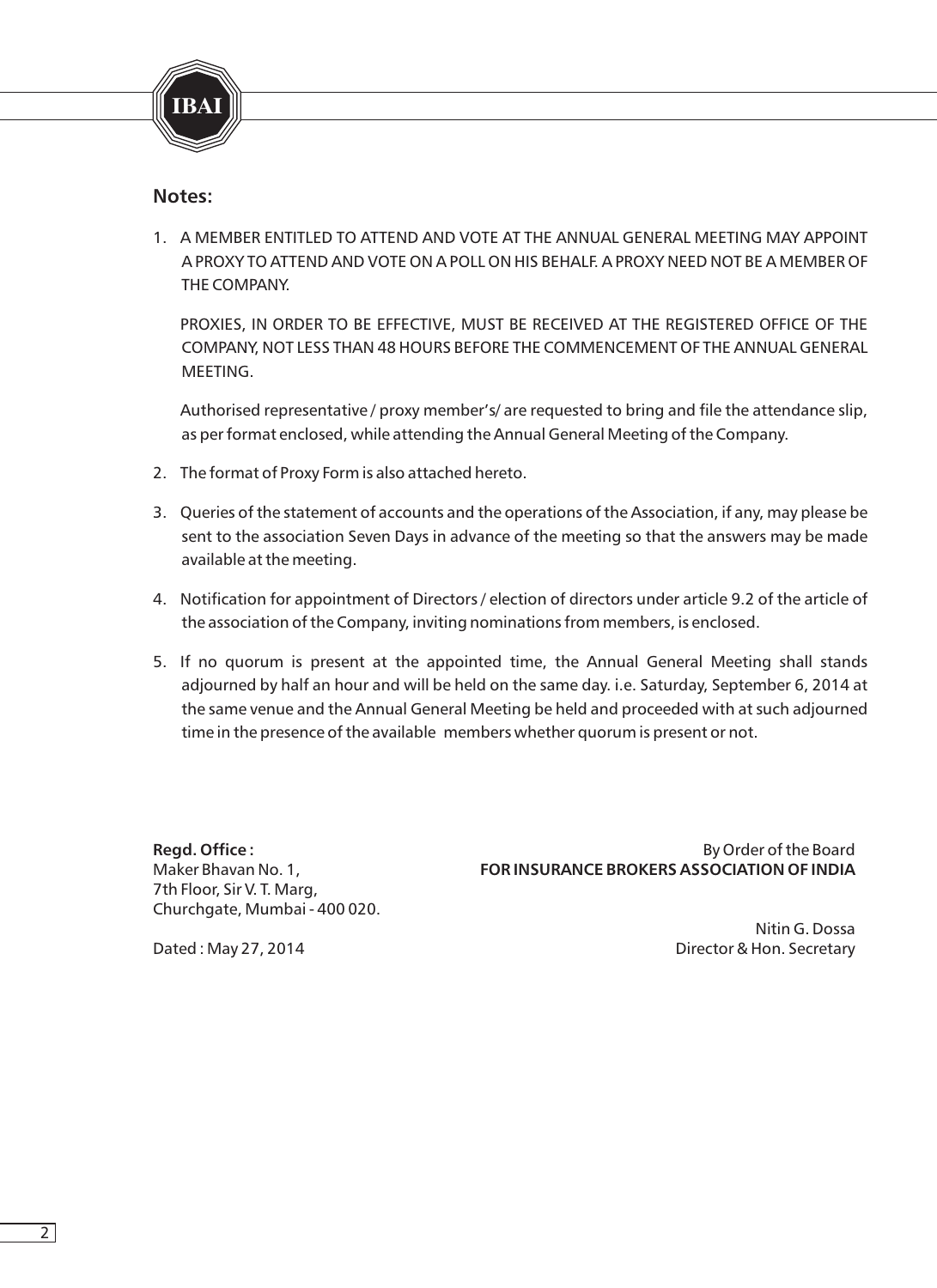## INDEPENDENT AUDITOR'S REPORT

#### To

The Members of Insurance Brokers Association of India

#### **Report on the Financial Statements**

1. We have audited the accompanying financial statements of the Insurance Brokers Association of India ("the Company") which comprise the Balance Sheet as at 31st March 2014 and the Statement of Income and Expenditure for the year then ended and a summary of significant accounting policies and other explanatory information.

#### **Management's Responsibility for the Financial Statements**

2. Management is responsible for the preparation of these financial statements that give a true and fair view of the financial position, financial performance of the Company in accordance with the Accounting Standards referred to in Section 211(3C) of the Companies Act, 1956("the Act") read with General Circular 15/2013 dated September 13, 2013 of Ministry of Corporate Affairs in respect of Section 133 of the Companies Act, 2013. This responsibility includes the design, implementation and maintenance of internal control relevant to the preparation of the financial statements that give a true and fair view and are free from material misstatement, whether due to fraud or error.

#### **Auditors' Responsibility**

- 3. Our responsibility is to express an opinion on these financial statements based on our audit. We conducted our audit in accordance with the Standards on Auditing issued by the Institute of Chartered Accountants of India. Those Standards require that we comply with the ethical requirements and plan and perform the audit to obtain reasonable assurance about whether the financial statements are free of material misstatement.
- 4. An audit involves performing procedures to obtain audit evidence about the amounts and disclosures in the financial statements. The procedures selected depend on the auditor's judgement, including the assessment of the risks of material misstatement of the financial statements, whether due to fraud or error. In making those risk assessments, the auditor considers internal control relevant to the Company's preparation and fair presentation of the financial statements in order to design audit procedures that are appropriate in the circumstances. An audit also includes evaluating the appropriateness of accounting policies used and the reasonableness of the accounting estimates made by the management, as well as evaluating the overall presentation of the financial statements
- 5. We believe that the audit evidence we have obtained is sufficient and appropriate to provide a basis for our audit opinion.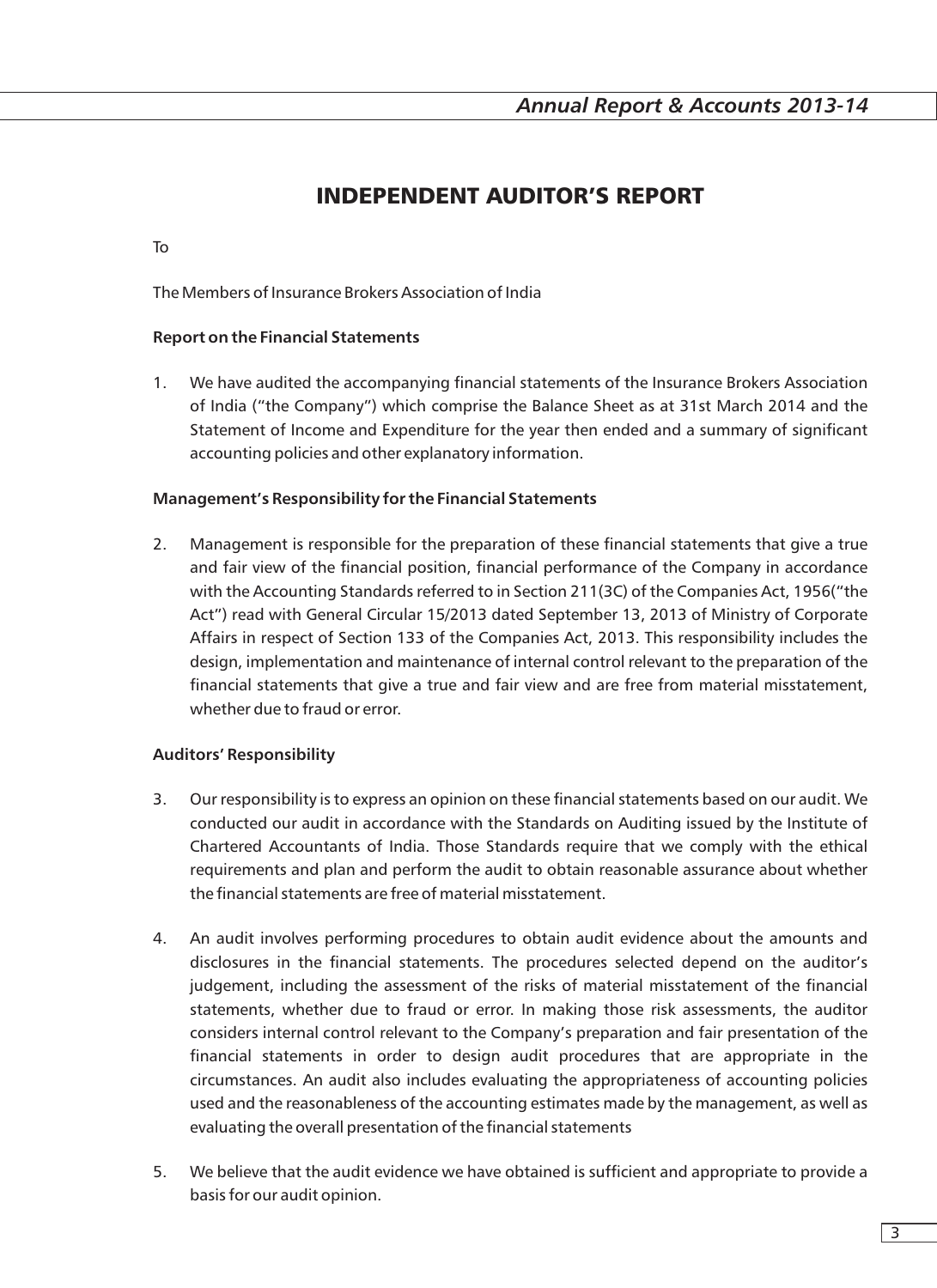

#### **Opinion**

- 6. In our opinion and to the best of our information and according to the explanations given to us, the said financial statements together with the notes thereon, give the information required by the Act in the manner so required and give a true and fair view in conformity with the accounting principles generally accepted in India:
	- (i) in the case of the Balance Sheet, of the state of affairs of the Company as at 31st March, 2014; and
	- (ii) in the case of the Statement of Income and Expenditure of the surplus for the year ended on that date.

#### **Emphasis of Matter**

- 7. We draw attention to the following note to the accounts:
	- (a) Note 15(3) regarding income of the Company exempt from income tax u/s 11 read with section 2(15) of the Income Tax Act, 1961.
	- (b) Note 15(6) regarding service tax of Rs 1,77,035 receivable from members which is subject to confirmation and reconciliation.

Our opinion is not qualified in respect of the above matters

#### **Report on other Legal and Regulatory Requirements**

- 8. The Company is licensed to operate under section 25 of the Act. The Companies (Auditor's Report) Order, 2003, (CARO, 2003) issued by the Central Government in terms of section 227 (4A) of the Act is not applicable to a company licensed to operate under section 25 of the Act. Hence, no comments are made on any of the matters specified in paragraphs 4 and 5 of the said Order.
- 9. As required by section 227(3) of the Act, we report that:
	- a. we have obtained all the information and explanations which to the best of our knowledge and belief were necessary for the purpose of our audit;
	- b. in our opinion, proper books of account as required by law have been kept by the Company so far as appears from our examination of those books;
	- c. the Balance Sheet and the Statement of Income and Expenditure dealt with by this Report, are in the agreement with the books of account;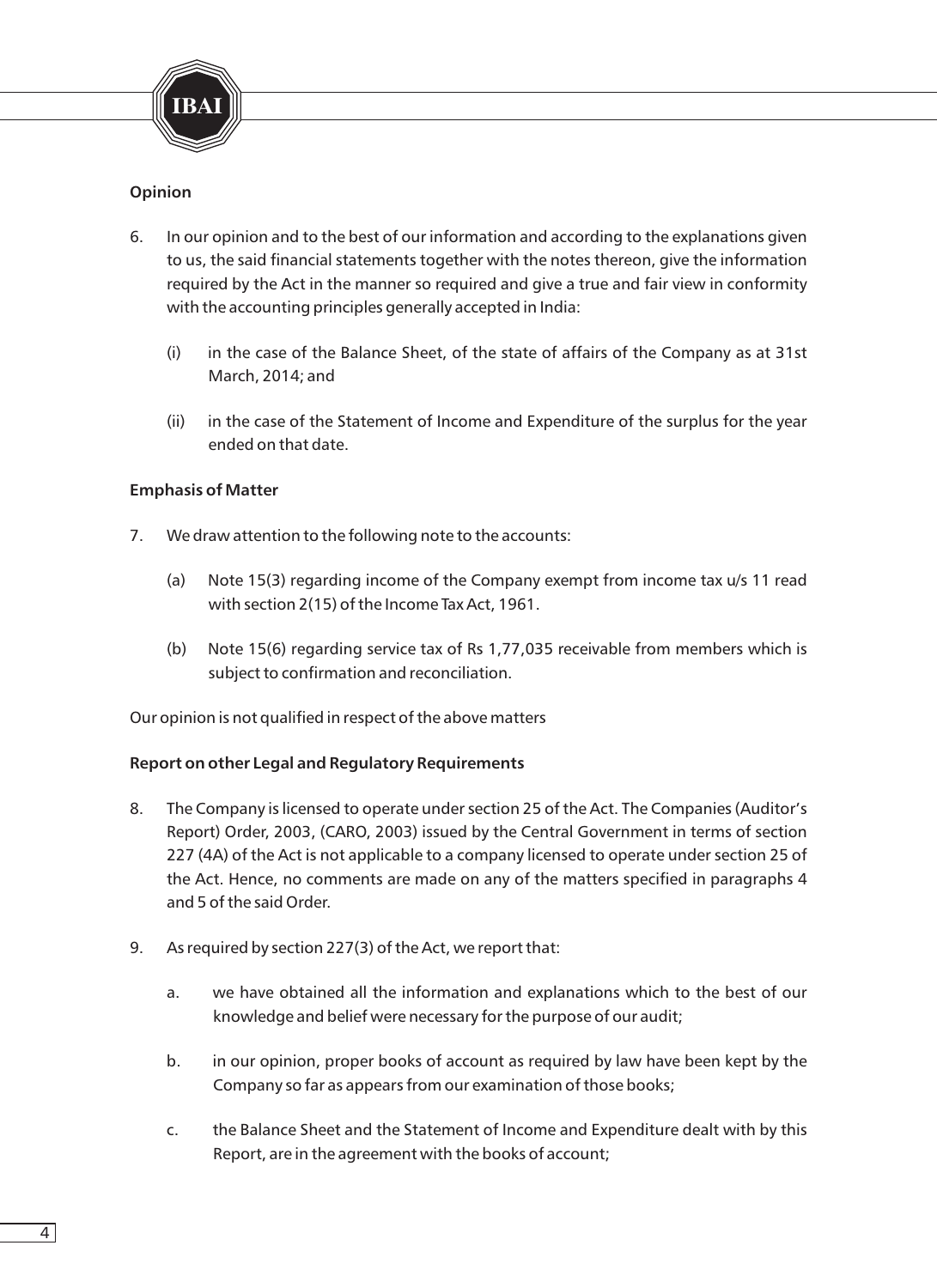- d. In our opinion the Balance Sheet and Statement of Statement of Income and Expenditure comply with the Accounting Standards referred to in section 211(3C) of the Act read with General Circular 15/2013 dated September 13, 2013 of Ministry of Corporate Affairs in respect of Section 133 of the Companies Act, 2013. and
- e. on the basis of the written representations received from the directors as at March 31, 2014 and taken on record by the Board of Directors, none of the directors is disqualified as at 31st March 2014 from being appointed as a director in terms of Section 274 (1)(g) of the Act.

For **V B Doshi & Co.** 

Chartered Accountants FRN : 102757W

**Vijay B Doshi**  Proprietor Membership No. F-37024 Mumbai - 400 001

Place : Mumbai

Date : 28th May 2014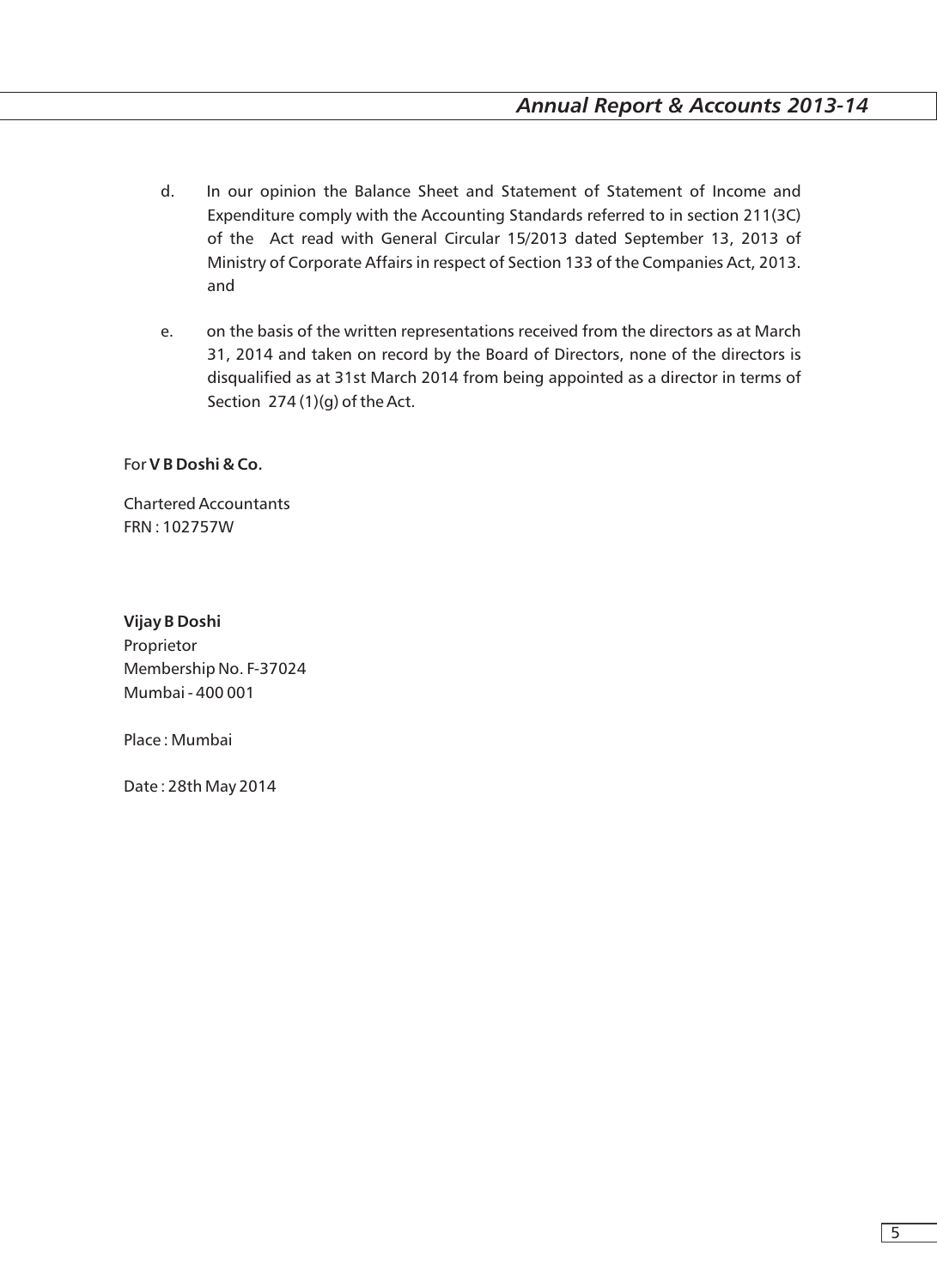

## DIRECTORS' REPORT

#### **DEAR MEMBERS**

I take great pleasure in presenting to you the Twelfth Annual report together with the audited Income and Expenditure account and the Balance Sheet for the financial year ended March 31, 2014.

Insurance Brokers Association of India (IBAI) is the only industry association recognized by Insurance Regulatory and Development Authority (IRDA) in India for representing the interests of Broker members who are licensed by IRDA. A not for profit organization is funded by the broker members. Its objective is to build a growth led sustainable insurance intermediary services sector for the benefit of insured in the country.

#### **Membership**

Established in July 2001, the membership of IBAI, headquartered in Mumbai, has grown over the years and is currently at 340 as on June 30, 2013. All licensed insurance brokers are mandated by IRDA to become members of the IBAI.

During the 12 months period up to June 30, 2014, forty one (41) new Broking firms were enrolled as members. After taking into account the number of licenses either cancelled and / or surrendered or surrender under process with IRDA during year, the strength of members as on June 30, 2014,was 294(256) Direct Brokers, 40(37) Composite Brokers and 6 (6) Reinsurance Brokers, totaling 340 (299) licensed Brokers and all are members of IBAI. (Figures in bracket denote position as on June, 2013).

The member organizations of IBAI represent about 23.5% and 0.5% of industry revenues in General Insurance and Life Insurance businesses respectively. The member organisations have enabled IBAI to spearhead the initiatives and programme to build the insurance sector in the country.

#### **Financial highlights**

During the year under review your Association has registered an overall impressive performance in all fields of activity. The Association ended the year 2013-14 with a net surplus of Rs. 61.62 lakhs, as compared to Rs. 56.52 lakhs in 2012-13. The total funds including the surplus of previous years stands at Rs. 267 lakhs, against Rs. 206 lakhs, as at end of previous year.

#### **Review of Activities**

The Board of Directors met three times since last Annual General Meeting held on September 24, 2013. The names of Directors with their respective Zones and details of Board meetings attended by them during the period are as under: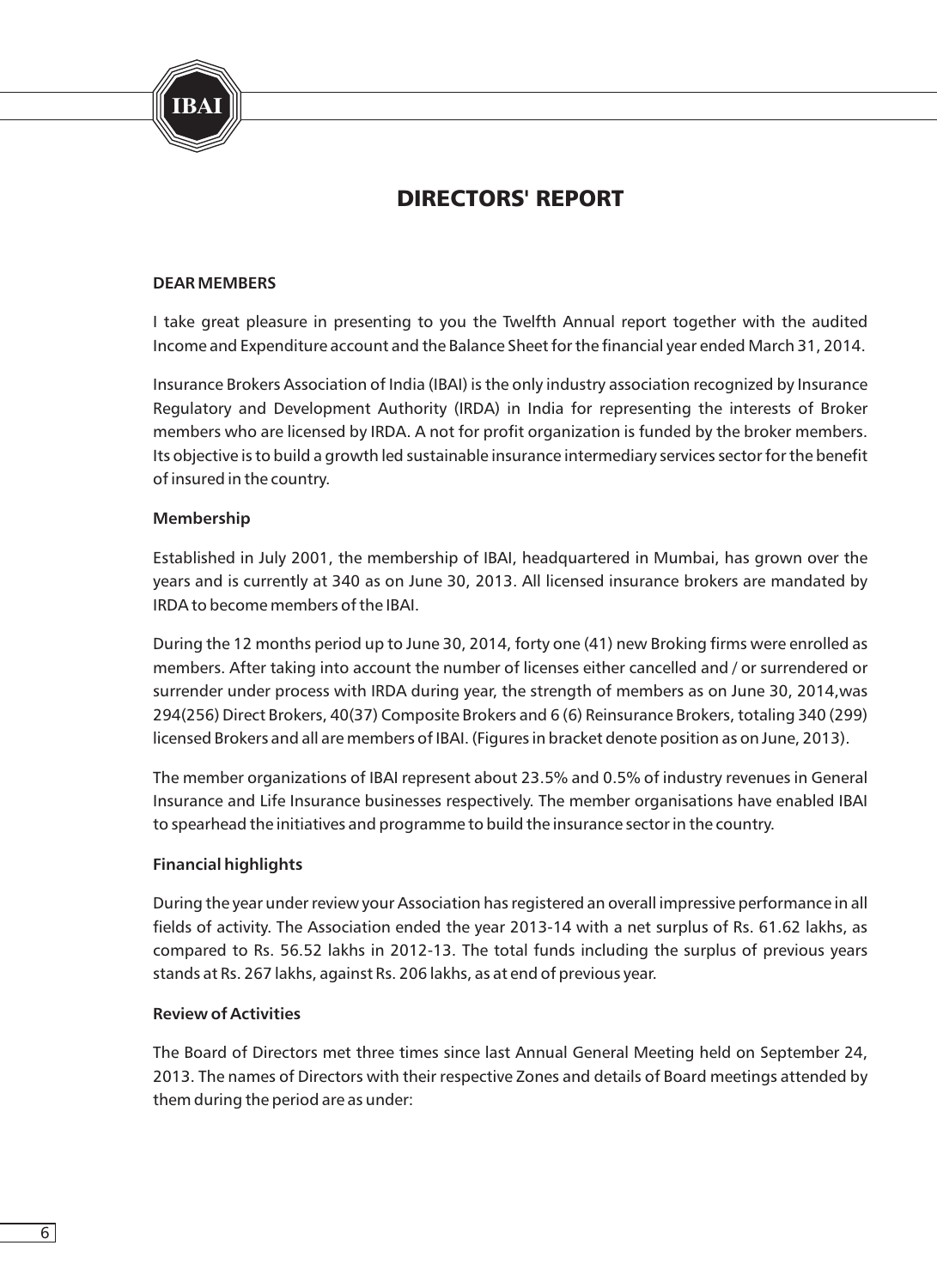| Sr.<br>No.     | <b>Name</b>                              | Zone  | No. of<br><b>Board Meetings</b><br><b>Attended</b><br>out of $(3)$ |
|----------------|------------------------------------------|-------|--------------------------------------------------------------------|
| 1              | <b>G C Rateria</b><br>(Director)         | East  | 3                                                                  |
| $\overline{2}$ | <b>Fali A Poncha</b><br>(Vice President) | West  | $\overline{2}$                                                     |
| 3              | <b>Nitin G Dossa</b><br>(Hon. Secretary) | West  | 3                                                                  |
| 4              | <b>S V Thakkar</b><br>(Treasurer)        | West  | 3                                                                  |
| 5              | <b>Atul D Boda</b><br>(Director)         | West  | $\overline{2}$                                                     |
| 6              | P K Kale<br>(Director)                   | West  | $\overline{2}$                                                     |
| 7              | Sanjay Kedia<br>(Director)               | West  | $\overline{2}$                                                     |
| 8              | <b>AK Narang</b><br>(Vice President)     | North | 3                                                                  |
| 9              | S K Jain<br>(Director)                   | North | 3                                                                  |
| 10             | <b>Kishan Agrawal</b><br>(Director)      | North | 3                                                                  |
| 11             | <b>KK Sindwani</b><br>(Director)         | North | 3                                                                  |
| 12             | <b>Mukesh Jain</b><br>(Director)         | North | 3                                                                  |
| 13             | <b>Sohanlal Kadel</b><br>(President)     | South | 3                                                                  |
| 14             | <b>S Sunder Raman</b><br>(Director)      | South | 3                                                                  |
| 15             | K V Satyanarayana<br>(Director)          | South | 3                                                                  |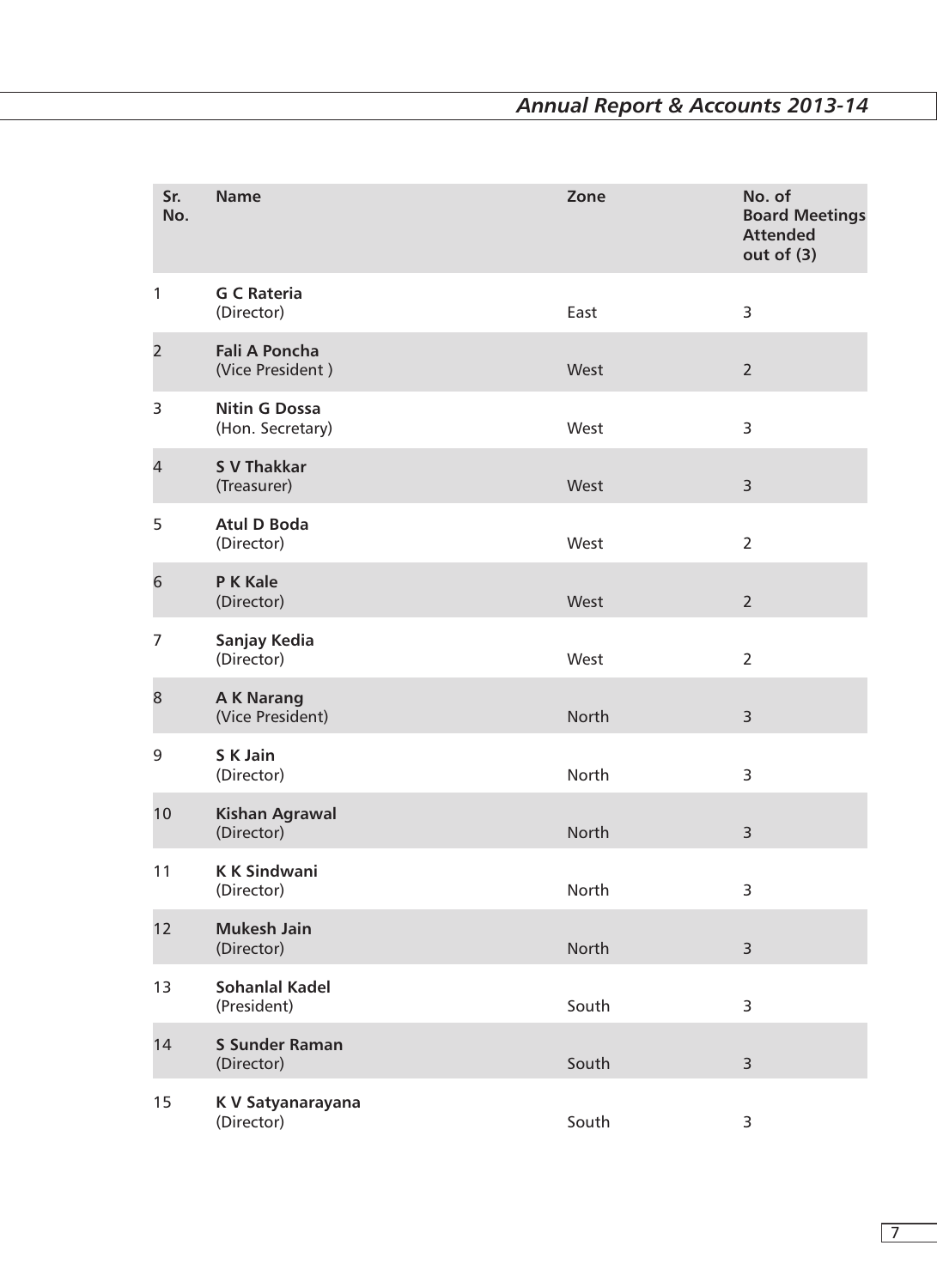

#### **Highlights of activities**

### *Keeping with expectations of Members, we while continuing to work towards enhancing value added services, carried out following activities:*

During the year we had met the IRDA Chairman Shri T.S. Vijayan, and also other IRDA Officials on more than one Occasions (latest being May 27, 2014) to appraise the need to addressing several issues for streamlining and making the functioning of Broking Intermediaries more effective.

#### **I am sure members would appreciate the following achievements by the Association.**

- **Brokers Examination:** IRDA has now approved online training and examination for the Insurance Brokers. Number of training hours (off line) reduced from 100 hours to 50 hours only and Nine more training Institutes have been added to facilitate easy access. All these expected to benefit members at least 50% reduction in expenditure on training their personnel.
- **Brokerage on Terrorism Premium:** IBAI's persistent demand resulted in Brokerage of 5% on terrorism premium without any loading on premium, approved with effect from January 1, 2014.
- **Business from Single Client:** Increase in limit of business from single client from 30% to 50%.
- **Annual Fee:** Reduction in the annual fees from 0.5% of annual brokerage to 0.25% although maximum limit remaining same as before without much benefit major section of brokers.
- **Filing of Annual returns:** Date for filing of Annual Audited Accounts extended to September 30.
- **Investment of surplus funds:** Except for 100% capital to be intact, no restriction on utilization of surplus funds.

However, there are a few issues still being pursued with IRDA which are:

- **Sub-broking** is pending as Insurance Companies are not comfortable with and is being taken up through General Insurance Council for reducing the points of disagreement.
- **Brokerage on Motor T P Business** to incentivize wider propagation of Motor third party coverage.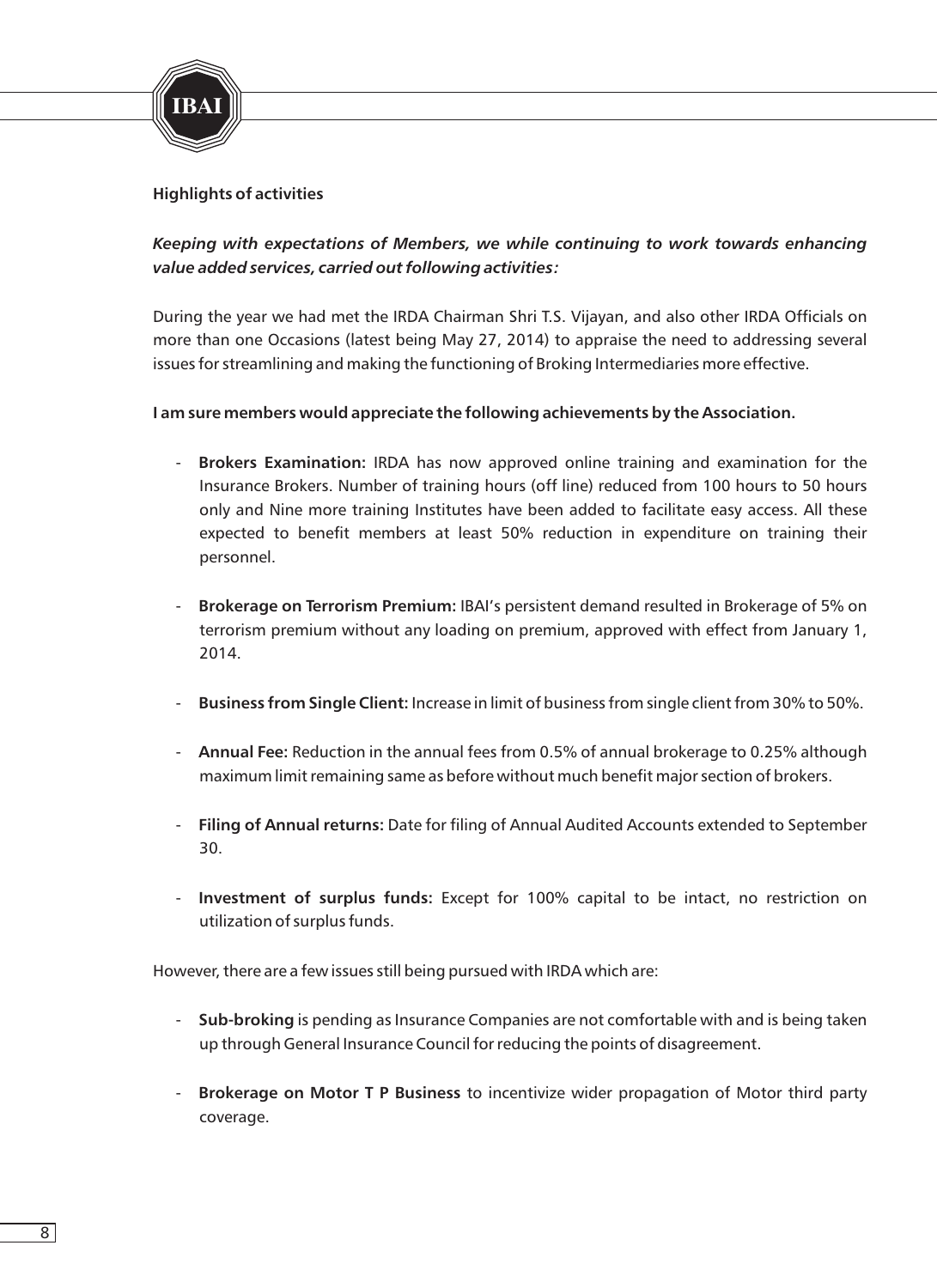- **Professional Indemnity Insurance limit to be** capped at Rs. 100 crore, 75 Crore and 50 crore for Composite, Reinsurance and Direct brokers respectively.
- **Renewal of licenses of Broker Members before the expiry date of license.** IBAI have impressed that the regulations do not allow deferment of the renewal date if the renewal application does not suffer from any disqualification and has complied with the time limits specified. The directions in the IRDA circular to Insurance Companies not to accept business from Brokers not having valid license, amount to suspension of license pending renewal, which will seriously imperil and penalize the broker member. The fall out of this would be the broker whose license is pending renewal is bound to lose his business. The business will be either captured by some other brokers or Insurance Company will be too happy to book the business directly. The business once lost, broker will never be able to capture the same again. IBAI has demanded that no license should be delayed or undecided before the renewal date and till this status is achieved the broker members whose licenses are presently pending renewal should be given due consideration and not be made to suffer.

**Also,** there are some recent burning proposals like considering increase in **FDI** limit up to **100%** in case of Insurance Broking **and** multiple agency concepts through **Insurance Distribution Company,** which are detrimental to the Broking Community which have been strongly opposed by IBAI.

**At the invitation of Secretary General, General Insurance Council,** IBAI delegation led by President attended the consultative meeting and discussed the market conduct and practice, particularly with reference to property and Group Health Insurance Covers. The overall view was that both Insurers and Intermediaries who are responsible for this have a duty to improve risk rating to turn around the deteriorating health of the Industry. It was suggested that at the Council and IBAI levels necessary machinery will be set up to look into un-ethical practices and report to IRDA for appropriate action.

There were THREE meetings of Members in the Western region and TWO meetings in the Northern Region (having largest number of members almost  $\frac{3}{4}$ ) to discuss the common issues effecting the Broking fraternity and consensus on desired plan of action.

**Annual Brokers Summit** was held on February 7, 2014 at TAJ Deccan, Banjara Hills, Hyderabad with the *Theme "Brokers – Dedicated to Growth & Penetration of Business".* There was wide coverage of the activities of IBAI for promoting the Broking Community in the electronic & print media in both local and national news dailies.

**IBAI has developed mutually beneficial relationships** with CII, FICCI, ASSOCHAM, Bombay Chamber of Commerce and Bengal Chamber of Commerce for spreading awareness through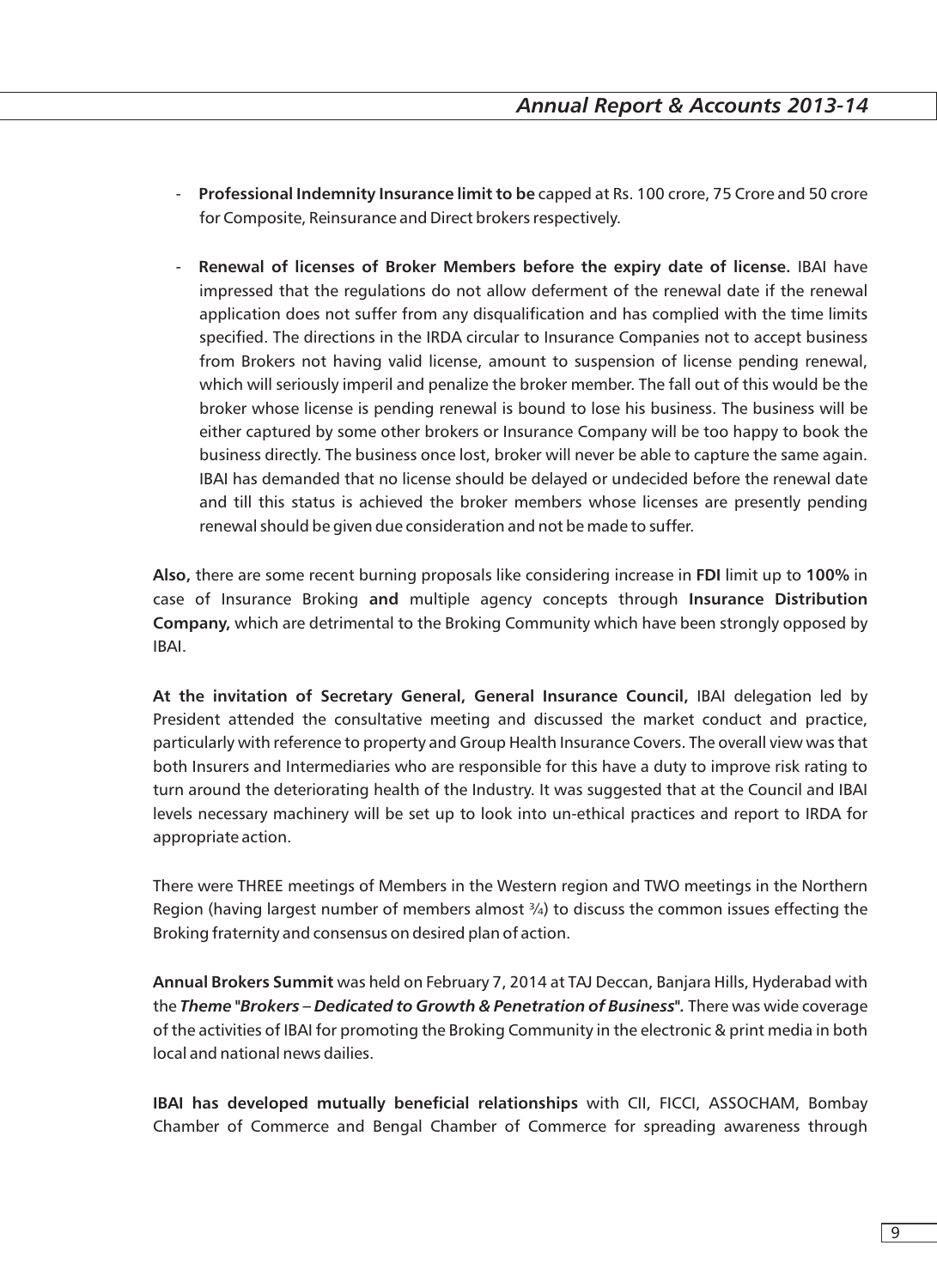

participation in Conferences and Seminars in Insurance related subjects organized by them at various Centers. IBAI has secured free publicity space in their Conference marketing material and also posting Logo of IBAI prominently at venue of conference and on their main backdrop, brochure & publicity materials. We have obtained for our members substantial discounts up to 25% in participation fee in conferences/seminars organized by these trade associations.

#### **IBAI Secretariat**

IBAI has been as an ongoing process striving to achieve improved operational efficiency with establishing a service centre, close to IRDA Office at Hyderabad. This has been reflected in the quality of service provided to the satisfaction of its members. IBAI is also putting in its best efforts to promote the cause of its members. In this respect, the active involvement of all our members is earnestly solicited.

#### **Our sponsors**

During the year under review, IBAI had the privilege of receiving sponsorship from several Insurance Companies, for our flagship event Brokers Summit in Hyderabad. Our sincere thanks in this respect go to General Insurance Corporation of India, National Insurance Co. Ltd., New India Assurance Co. Ltd., Oriental Insurance Co. Ltd., United India Insurance Co. Ltd., ICICI Lombard General Insurance Co. Ltd., Reliance General Insurance Co. Ltd. as **Premium Sponsors,** Raheja QBE General Insurance Co. Ltd., Bharti AXA General Insurance Co. Ltd., Cigna ttk Health Insurance Co. Ltd., Liberty Videocon General Insurance Co. Ltd., Magma HDI General Insurance Co. Ltd., SBI General Insurance Co. Ltd., SBI Life Insurance Co. Ltd., and Tata AIG Insurance as P**rincipal Sponsors.**

Also **special thanks** to our Member sponsors Tata Motors Insurance Broking & Advisory Services Ltd., K. M. Dastur Reinsurance Brokers Pvt. Ltd., Marsh India Insurance Brokers Pvt. Ltd., J. B. Boda Reinsurance Brokers Pvt. Ltd., ACE Insurance Brokers Pvt. Ltd. and Toyota Tsusho Insurance Broker (India) Pvt. Ltd.

#### **Office Space**

The Board places on record its appreciation to Messrs J. B. Boda & Co. Pvt. Ltd. for providing free Office Space in their own premises, for the IBAI Secretariat, since its inception. Board also thanks Messrs Kadel Insurance Brokers Pvt. Ltd. for providing free Cabin space for IBAI service centre at Hyderabad.

#### **IBAI Website**

The Association maintains an active website www.ibai.org. The site is updated regularly and all the information released by IBAI is made available on the website to facilitate quicker flow of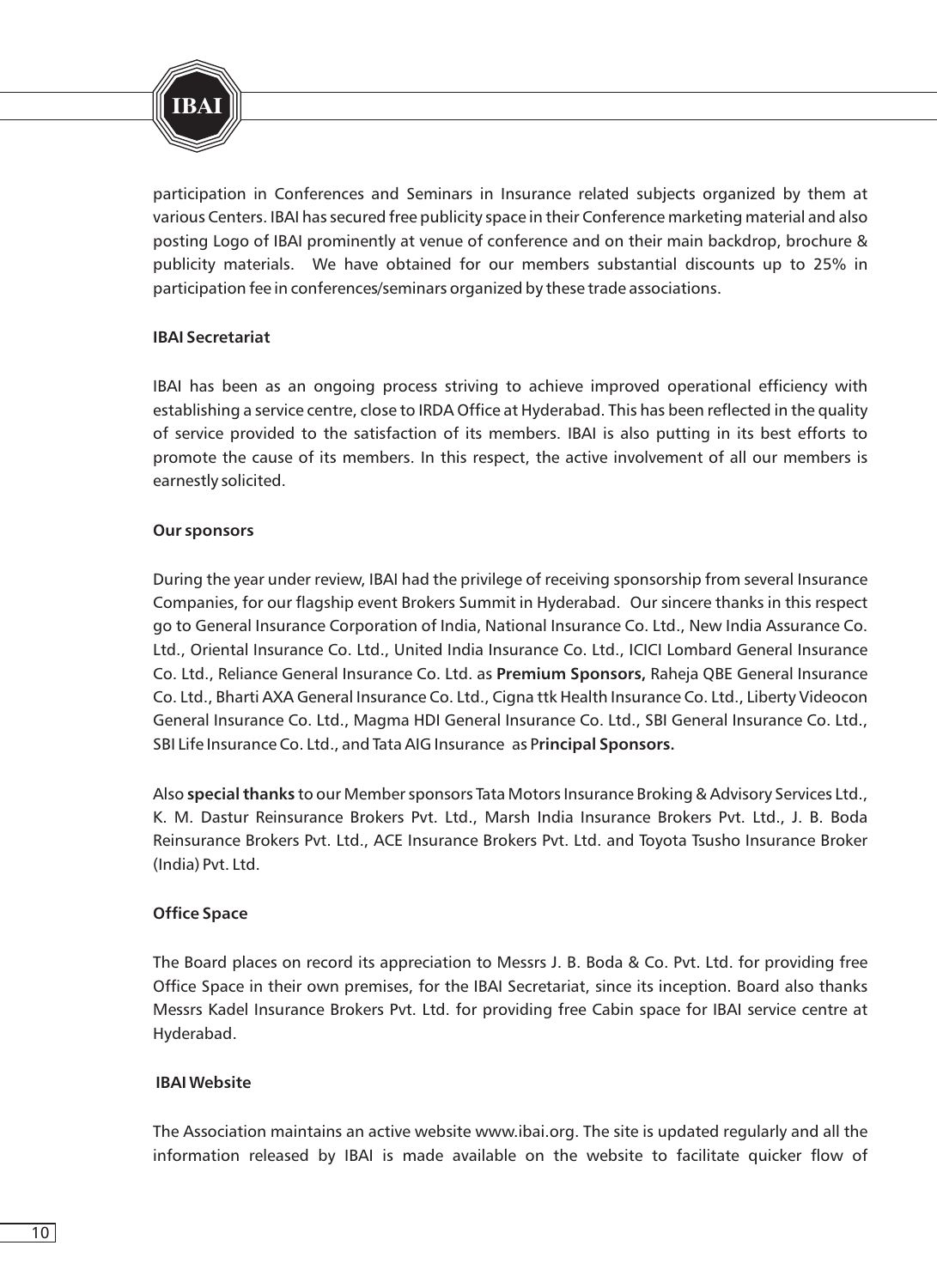information to Members. This includes Update of State wise Members Directory, link to website of IRDA and all Insurance Companies, IRDA Circulars relating to Insurance Broking and IBAI Circulars covering all important industry related developments and information on various Insurance Summits / events etc. Members are requested to keep visiting the website on regular basis.

#### **Directors**

The sitting directors Mr. S. Sunder Raman representing M/S Suprasesh General Insurance Services & Brokers Pvt. Ltd., (South Zone) Mr. Gulab C. Rateria , representing M/S Suraksha Insurance Brokers Pvt. Ltd. (East Zone) Mr. S. V. Thakkar representing M/S Alliance Insurance Brokers Pvt. Ltd, Mr. Sanjay Kedia representing M/S Marsh India Insurance Brokers Pvt. Ltd. and Mr. P. K. Kale representing M/S Jaika Insurance Brokerage Pvt. Ltd. (West Zone) retire by rotation.

By a separate notification, an announcement is being made to elect Directors for South, East and West Zones at the ensuing Annual General meeting to be held on September 6, 2014 to fill the vacancies caused by the rotational retirement of directors.

Briefly, as per Agenda in the enclosed Notice for the Thirteenth Annual General Meeting on September 6, 2014, a total of Five positions of Directors - One for South Zone, One for East Zone and Three for West Zone , are to be filled in, during the ensuing Annual General Meeting .

#### **Directors' Responsibility Statement**

The Board has pleasure in declaring under the provisions section 217 (2AA) of the Companies Act 1956:

- 1) That in the preparation of Annual accounts, the applicable Accounting Standards had been followed and there are no material departures.
- 2) That the Directors had selected such accounting policies and applied them consistently and made judgments and estimates that are reasonable and prudent so as to give a true and fair view of the state of affairs of the Company at the end of the financial Year and of the Income of the Company for that period.
- 3) That the directors had taken proper and sufficient care for the maintenance of adequate accounting records in accordance with the provisions of this Act for safeguarding the Assets of the Company and for preventing and detecting fraud and other irregularities
- 4) That the directors had prepared the annual accounts on an ongoing concern basis.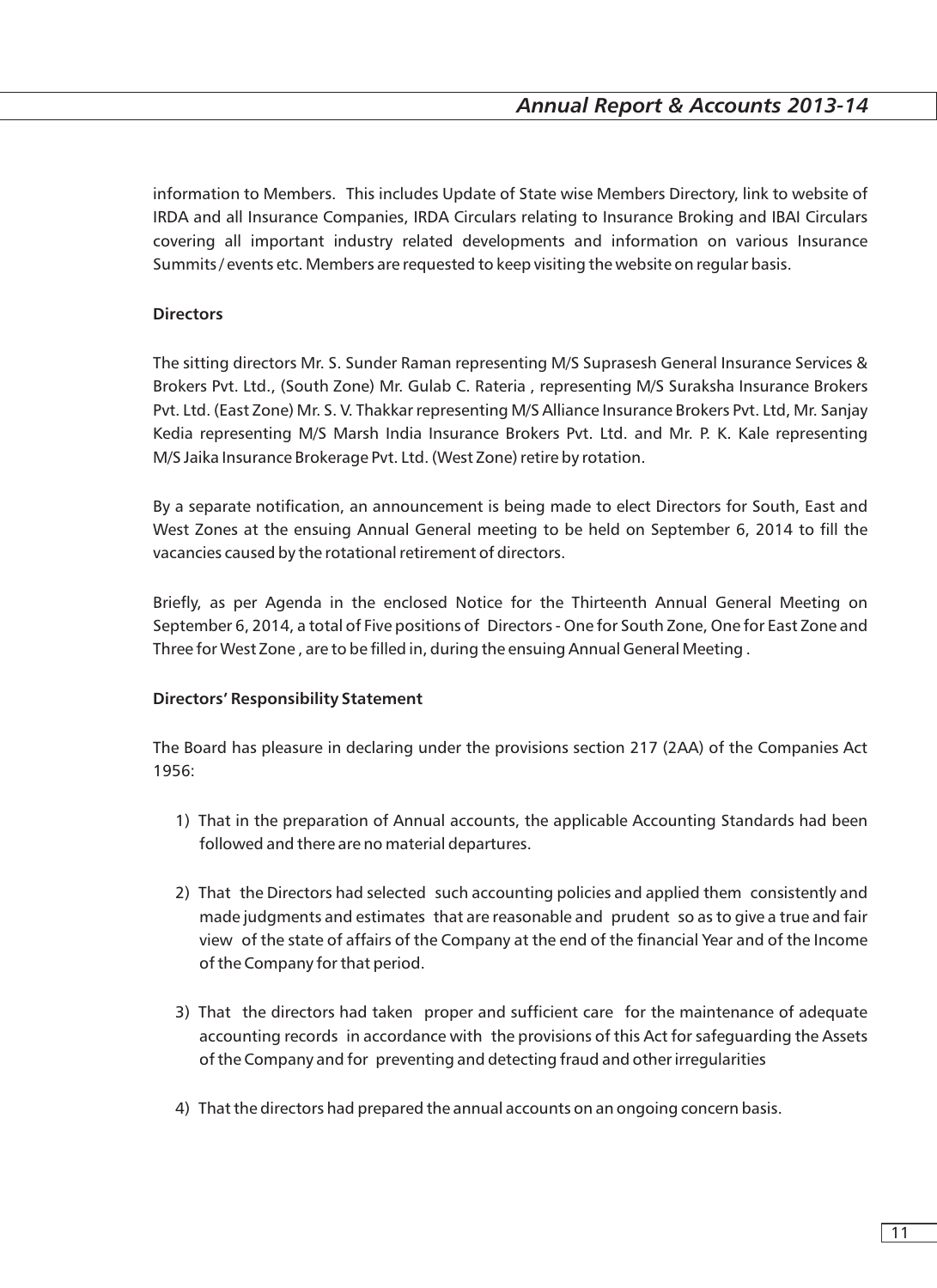

#### **Particulars of Employees**

There were no employees in receipt of remuneration in excess of an aggregate of Rs.24, 00,000/- per annum or Rs.2, 00,000/- per month for any part of the year.

#### **Auditors**

General Body had appointed M/s. V B Doshi & Company, Chartered Accountants, as Auditors of the IBAI for a period up to end of financial year ending 2014. The Board recommends re-appointment of M/s. V B Doshi & Company, Chartered Accountants, as Auditors of the Association.

#### **Conservation Of Energy, Technology Absorption & Foreign Exchange Earning and Outgo**

As IBAI is in the services sector, the provision of Section 217(1) (e) regarding information on conservation of energy, technology absorption is not applicable. There were no transactions involving foreign exchange during the year.

#### A**cknowledgements**

The Board of Directors are pleased to place on record its deep sense of gratitude for the co-operation extended to the Association by all our Broker Members, Officials of Ministry of Finance, IRDA, Insurance Companies, General and Life Insurance Councils, Sponsors, Bankers, Chambers of Commerce, Trade Associations and the Press.

I take this opportunity to express and place on record my sincere appreciation to each of the Board Members for providing encouragement at every stage to introduce new initiatives and carry forward earlier initiatives and the Secretariat Officials for their commitment and contribution towards achieving the objectives of the Association.

 For and on behalf of the Board of Directors of **Regd. Office : INSURANCE BROKERS ASSOCIATION OF INDIA**

Maker Bhavan No. 1, 7th Floor, Sir V. T. Marg, Churchgate, Mumbai - 400 020.

Dated : May 27, 2014 **President** 

**Sohanlal Kadel**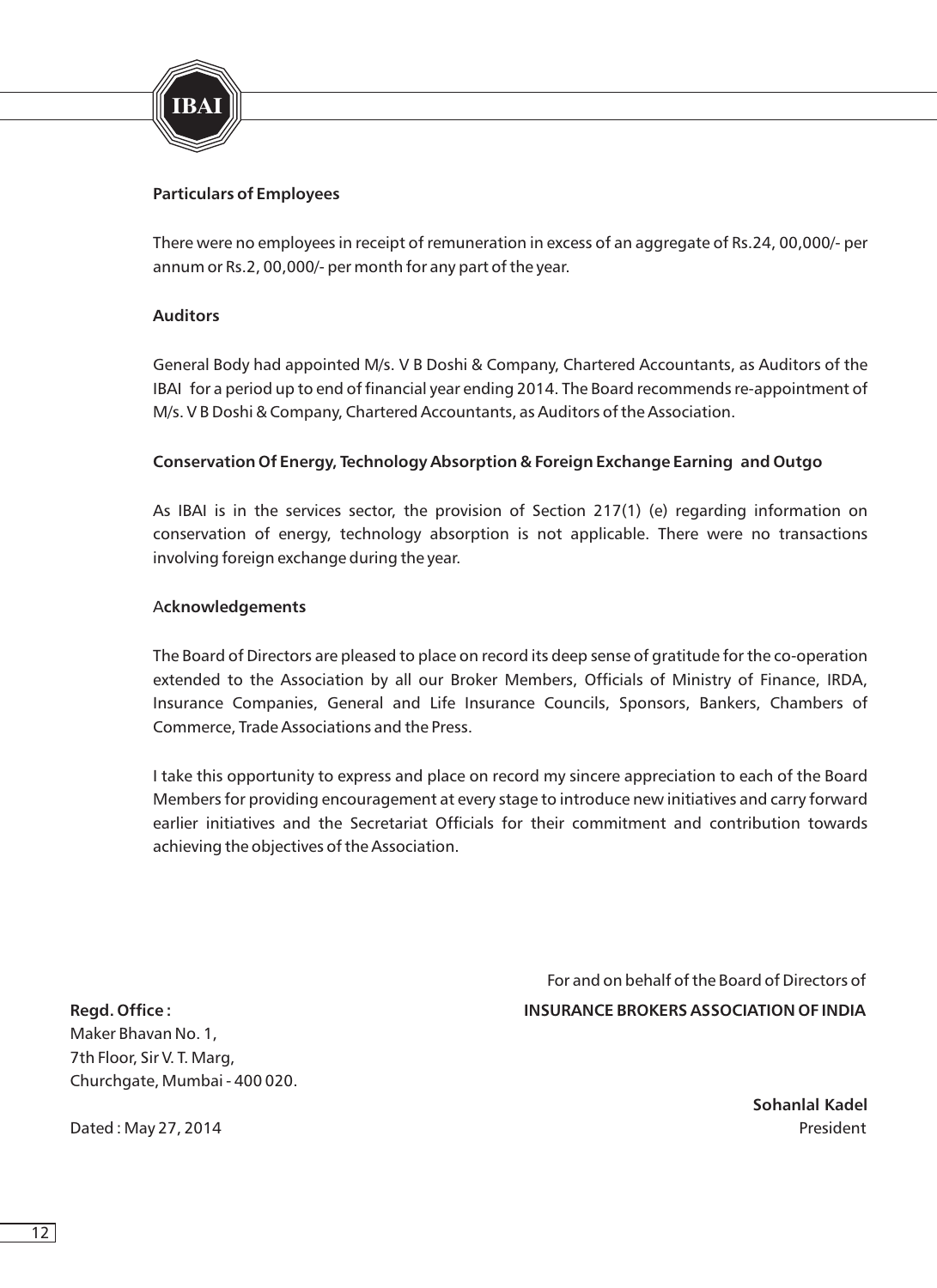### *Annual Report & Accounts 2013-14*

### **INSURANCE BROKERS ASSOCIATION OF INDIA**

(a company registered under section 25 of the Companies Act, 1956)

#### **BALANCE SHEET AS AT MARCH 31, 2014 (In Rupees)**

|                |                                                           |                |                    | (111.18)           |
|----------------|-----------------------------------------------------------|----------------|--------------------|--------------------|
|                | <b>PARTICULARS</b>                                        | <b>Note</b>    | As at<br>31.3.2014 | As at<br>31.3.2013 |
|                |                                                           | No.            | ₹                  | ₹                  |
| A              | <b>EQUITY AND LIABILITIES</b>                             |                |                    |                    |
| $\mathbf{1}$   | Association's funds                                       |                |                    |                    |
| (a)            | <b>Building fund</b>                                      | 1              | 9,00,000           | 9,00,000           |
| (b)            | Reserves and surplus                                      | $\overline{2}$ | 2,67,67,256        | 2,06,05,414        |
|                | Sub-total - Association's funds                           |                | 2,76,67,256        | 2,15,05,414        |
| $\overline{2}$ | Non-current liabilities                                   |                |                    |                    |
| (a)            | Other Long Term liabilities                               | 3              | 3,76,547           | 3,76,547           |
|                | Sub-total - Non-current liabilites                        |                | 3,76,547           | 3,76,547           |
| 3              | <b>Current liabilities</b>                                |                |                    |                    |
| (a)            | Other current liabilities                                 | 4              | 1,62,260           | 19,20,536          |
|                | Sub-total - Current liabilites                            |                | 1,62,260           | 19,20,536          |
|                | <b>TOTAL - EQUITY AND LIABILITES</b>                      |                | 2,82,06,063        | 2,38,02,497        |
| B              | <b>ASSETS</b>                                             |                |                    |                    |
| $\mathbf{1}$   | <b>Non-current assets</b>                                 |                |                    |                    |
| (a)            | <b>Fixed assets</b>                                       | 5              |                    |                    |
|                | (i) Tangible assets                                       |                | 1,74,555           | 1,19,744           |
|                | (ii) Intangible assets                                    |                | 9,300              | 15,500             |
|                |                                                           |                | 1,83,855           | 1,35,244           |
| (b)            | Long-term loans and advances                              | 6              | 12,66,313          | 7,27,979           |
| $\circled{c}$  | Other non-current assets                                  | 7              | 12,57,274          |                    |
|                | Sub-total - Non-current asssets                           |                | 27,07,442          | 8,63,223           |
|                |                                                           |                |                    |                    |
| $\overline{2}$ | <b>Current assets</b>                                     |                |                    |                    |
|                | Trade receivables                                         |                |                    |                    |
| (a)            | Cash and bank balances                                    | 8              | 2,54,98,621        | 2,29,39,274        |
|                | Sub-total - Current assets                                |                | 2,54,98,621        | 2,29,39,274        |
|                | <b>TOTAL - ASSETS</b>                                     |                | 2,82,06,063        | 2,38,02,497        |
|                | Significant accounting policies & other Notes to accounts | 15             |                    |                    |
|                |                                                           |                |                    |                    |

Notes to accounts from 1 to 15 annexed hereto form an integral part of the financial statement. As per our report of even date.

For **V B Doshi & Co.**  Chartered Accountants FRN : 102757W

For and on behalf of the Board of Directors Insurance Brokers Association of India

**Nitin G Dossa** Hon. Secretary

**Sohanlal Kadel** President

**S V Thakkar** Treasurer

**CA Vijay B Doshi**  Proprietor (M. No. 037024)

Place : Mumbai - 400 001 Date : 28th May 2014

Place : Hyderabad Date : 27th May 2014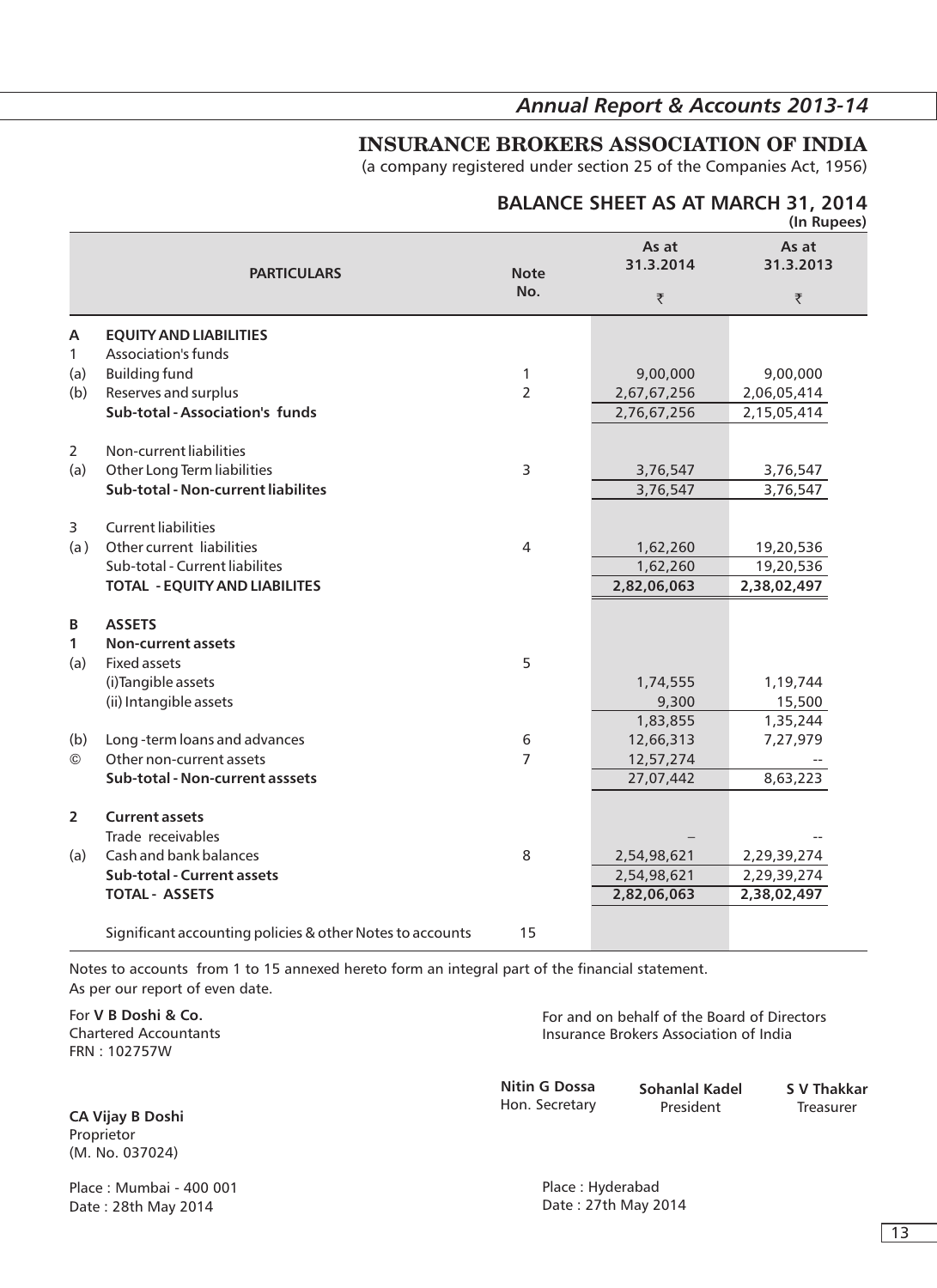**IBAI**

### **INSURANCE BROKERS ASSOCIATION OF INDIA**

(a company registered under section 25 of the Companies Act, 1956)

#### **STATEMENT OF INCOME AND EXPENDITURE FOR THE YEAR ENDED MARCH 31, 2014 (In Rupees)**

| Sr.<br>No.     | <b>PARTICULARS</b>                                        | <b>Note</b><br>No. | for the year<br>ended<br>March 31, 2014 | for the year<br>ended<br>March 31, 2013 |
|----------------|-----------------------------------------------------------|--------------------|-----------------------------------------|-----------------------------------------|
| 1              | Revenue from operations                                   | 9                  | 59,73,777                               | 54,52,144                               |
| 2              | Other operating income                                    | 10                 | 43,12,781                               | 32,55,000                               |
| 3              | Other Income                                              | 11                 | 21,77,440                               | 18,51,880                               |
| $\overline{4}$ | Total Income from operations                              |                    | 1,24,63,998                             | 1,05,59,024                             |
| 5              | Expenses:                                                 |                    |                                         |                                         |
|                | a) Employee benefits expense                              | 12                 | 19,09,012                               | 15,59,546                               |
|                | b) Finance costs                                          | 13                 | 27,841                                  |                                         |
|                | c) Depreciation and amortization expense                  | 5                  | 44,947                                  | 34,540                                  |
|                | d) Other expenses                                         | 14                 | 43,20,357                               | 33,12,494                               |
|                | Total expenses                                            |                    | 63,02,157                               | 49,06,580                               |
|                |                                                           |                    |                                         |                                         |
| 6              | Surplus for the year (4-5)                                |                    | 61,61,841                               | 56,52,444                               |
|                | Significant accounting policies & other Notes to accounts | 15                 |                                         |                                         |

Notes to accounts from 1 to 15 annexed hereto form an integral part of the financial statement. As per our report of even date.

For **V B Doshi & Co.**  Chartered Accountants FRN : 102757W

**CA Vijay B Doshi**  Proprietor (M. No. 037024)

Place : Mumbai - 400 001 Date : 28th May 2014

For and on behalf of the Board of Directors Insurance Brokers Association of India

**Sohanlal Kadel** President **Nitin G Dossa** Hon. Secretary **S V Thakkar** Treasurer

> Place : Hyderabad Date : 27th May 2014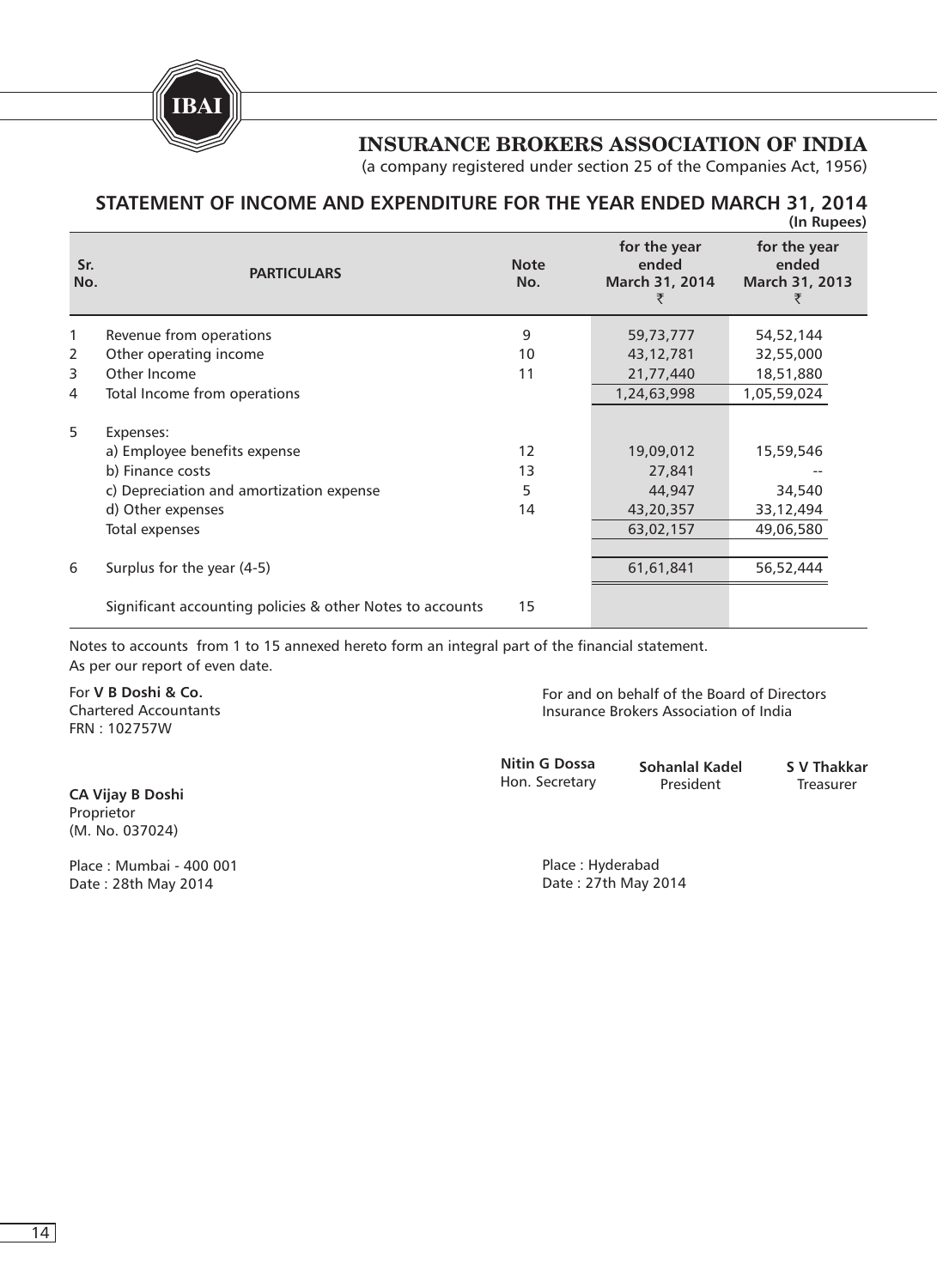### *Annual Report & Accounts 2013-14*

## **INSURANCE BROKERS ASSOCIATION OF INDIA**

(a company registered under section 25 of the Companies Act, 1956)

#### **NOTES TO BALANCE SHEET AS AT MARCH 31, 2014 (In Rupees)**

| Note No.1 | <b>Building fund</b>                                                                                                                                                                 | As at 31.3.2014<br>₹                    | As at 31.3.2013<br>₹                    |
|-----------|--------------------------------------------------------------------------------------------------------------------------------------------------------------------------------------|-----------------------------------------|-----------------------------------------|
|           | Contribution from members<br>Total                                                                                                                                                   | 9,00,000<br>9,00,000                    | 5,00,000<br>5,00,000                    |
| Note No.2 | <b>Reserves &amp; Surplus</b>                                                                                                                                                        | As at 31.3.2014<br>₹                    | As at 31.3.2013<br>₹                    |
|           | Surplus in Income & Expenditure Account<br><b>Opening Balance</b><br>Transferred from Statement of Income & Expenditure<br>Closing Balance-Total<br><b>NON - CURRENT LIABILITIES</b> | 2,06,05,414<br>61,61,841<br>2,67,67,256 | 1,49,32,970<br>56,72,444<br>2,06,05,414 |
| Note No.3 | <b>Other Long Term Liabilities</b>                                                                                                                                                   | As at 31.3.2014<br>₹                    | As at 31.3.2013<br>₹                    |
|           | Contribution towards earmarked contingency fund(net)<br>Total                                                                                                                        | 3,76,547<br>3,76,547                    | 3,76,547<br>3,76,547                    |
|           | <b>CURRENT LIABILITIES</b>                                                                                                                                                           |                                         |                                         |
| Note No.4 | <b>Other current liabilities</b>                                                                                                                                                     | As at 31.3.2014<br>₹                    | As at 31.3.2013<br>₹                    |
|           | Due to Micro and small enterprises<br>(i)<br>Due to other than Micro and small Enterprises:<br>For trade and expenses                                                                |                                         |                                         |
|           | Members fees received in advance<br>(ii)<br>Outstanding expenses                                                                                                                     | 15,000<br>1,45,406                      | 17,10,000<br>2,10,259                   |
|           | Other payables:<br>(iii)<br>Tax deducted at source payable<br>Service tax payable<br>Total                                                                                           | 1,854<br>1,62,260                       | 277<br>19, 20, 536                      |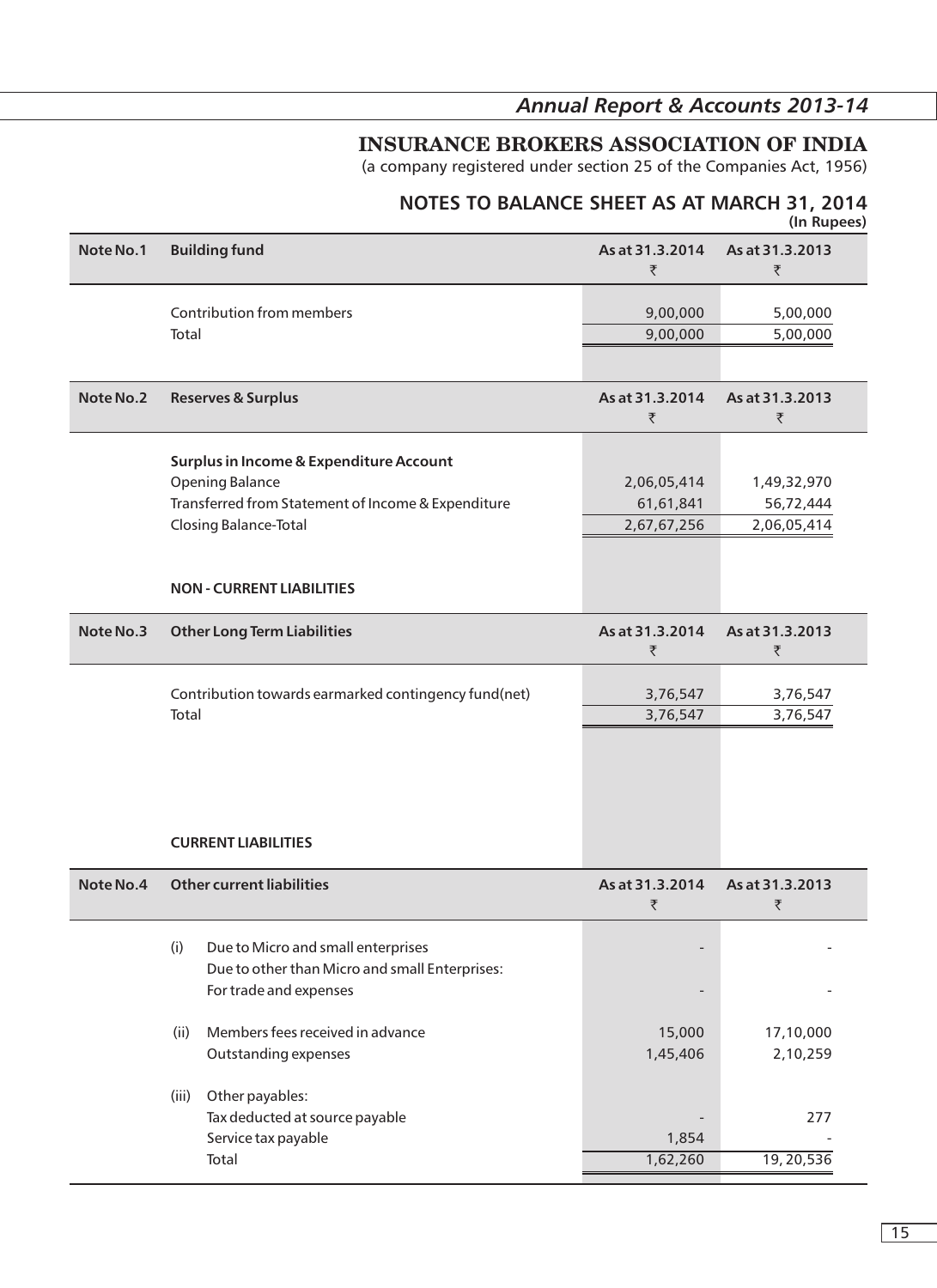

(a company registered under section 25 of the Companies Act, 1956)

**Total**

3,78,470

93,558

4,72,028

2,43,226

44,947

1,83,855

1,35,244

2,88,173

-

1,35,244

1,31,484

2,43,226

-

**Total-Previous Year**

**Total-Previous Year** 

3,40,170

38,300

-

3,78,470

2,08,686

34,540

**014 (In Rupees) MA RCH 31,** -72,410 15,500 15,500 34,340 12,994 **S** Balance Additions Deductions Balance Deprecia- Deductions Balance Balance Balance Balance 1,19,744 **as at 2013** `**NET BLO CK**j **MA RCH 31, Balance** 61,323 -9,300 59,304 53,928 1,74,555 9,300 **as at 2014** `**March 31, Balance** 27,110 9,300 82,035 1,58,784 10,944 20,244 **as at** 2,67,929 **2014** `**CUMULATED DEPRECIATION disposals Deductions on** ----- $\overline{\phantom{a}}$ **tion charge Deprecia-**13,106 5,870 35,147 3,600 6,200 9,800 **the year** 16,171 **for** `**A C**1,42,613 68,929 **Balance** 21,240 2,32,782 7,344 3,100 10,444 **as at April 1, 2013** `2,20,107 **March 31,** 81,038 10,944 18,600 29,544 **Balance** 1,41,339 4,42,484 **as at 2014** `**OST Deductions** -----**during the year GROSS BLO CKAT C**  $\overline{r}$ ֖֚֚֬ **Additions the year**  $\overline{\phantom{a}}$ 25,458 **during** 64,500 89,958 3,600 3,600  $\overline{\mathsf{r}}$ **A SSET SBalance** 25,944 55,580 1,55,607 3,52,526 7,344 18,600 1,41,339 **as at April 1, 2013** `**o.5 FIXED** (ii) Intangible Assets **ii ) Intangible Assets** Website Development Website Development Furniture and Fixures Furniture and Fixures **ULA RS**(i)Tangible Assets **(i)Tangible Assets:** Computer software Computer software Office Equipment Office Equipment **PA RTIC Computers Sub Total Sub Total NNote**

**O T E S T O B A L A N C E S H E E T A S AT M A R C H 31, 2**

**N**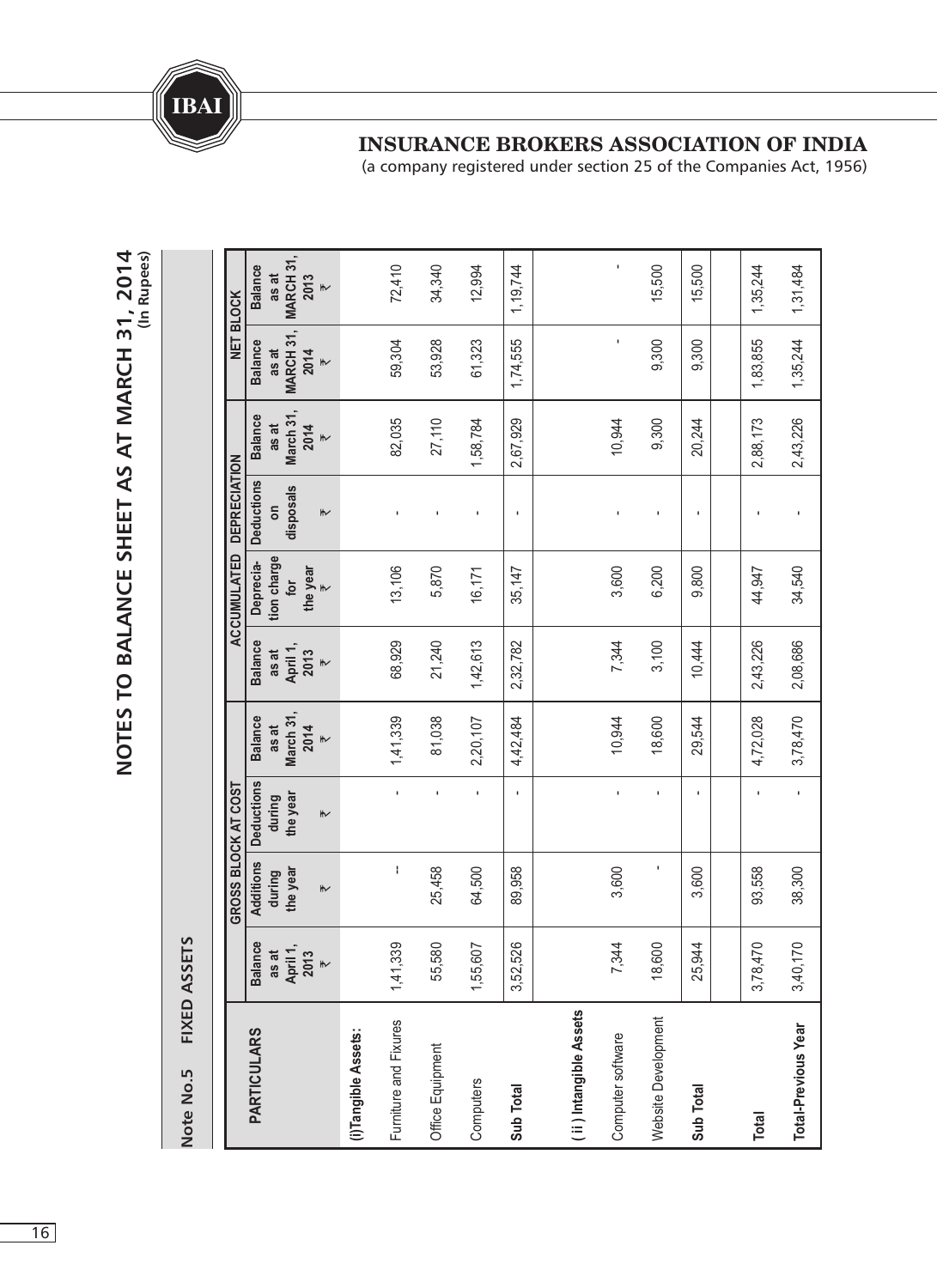## *Annual Report & Accounts 2013-14*

## **INSURANCE BROKERS ASSOCIATION OF INDIA**

(a company registered under section 25 of the Companies Act, 1956)

#### **NOTES FORMING PARTS OF THE BALANCE SHEET AS AT MARCH 31, 2014 (In Rupees)**

#### **NON-CURRENT ASSETS**

| Note No. 6 | <b>Long Term Loans and Advances</b>                  | As at 31.3.2014 | As at 31.3.2013 |
|------------|------------------------------------------------------|-----------------|-----------------|
|            |                                                      | ₹               | ₹               |
|            | <b>Other Loans and Advances</b>                      |                 |                 |
|            | (Unsecured, considered good)                         |                 |                 |
|            | Advances recoverable in cash or in kind or for value |                 |                 |
|            | to be received:                                      |                 |                 |
|            | Deposits                                             | 6,000           | 6,000           |
|            | <b>Prepaid Expenses</b>                              |                 | 18,354          |
|            | Tax deducted at source on income                     | 11,32,319       | 7,03,625        |
|            | Service tax credit receivable (input credit)         | 1,27,994        |                 |
|            | Total                                                | 12,66,313       | 7,27,979        |
|            |                                                      |                 |                 |
| Note No. 7 | Other non-current assets                             | As at 31.3.2014 | As at 31.3.2013 |
|            |                                                      | ₹               | ₹               |
|            |                                                      |                 |                 |
|            | (Unsecured, considered good)                         |                 |                 |
|            | Other receivable                                     | 239             |                 |
|            | Service Tax of F.Y. 2013-14 receivable from Members  | 1,77,035        |                 |
|            | Receivable from sponsors (Net TDS)                   | 10,80,000       |                 |
|            | Total                                                | 12,57,274       |                 |
|            |                                                      |                 |                 |
|            | <b>CURRENT ASSETS</b>                                |                 |                 |
| Note No. 8 | <b>Cash and Bank Balances</b>                        | As at 31.3.2014 | As at 31.3.2013 |
|            |                                                      | ₹               | ₹               |
|            |                                                      |                 |                 |
|            | a. Cash and cash equivalents                         |                 |                 |
|            | Petty Cash & Cash on hand (see note (a)]             | 4,179           | 1,583           |
|            | b. Other Bank balances Current Accounts              | 7,48,832        | 17,90,989       |
|            | c. Bank deposits with more than 12 months maturity   | 2,47,45,609     | 2,11,46,702     |
|            | Total                                                | 2,54,98,621     | 2,29,39,274     |
|            |                                                      |                 |                 |
| Note No. 9 | <b>Revenue from Operations</b>                       | As at 31.3.2014 | As at 31.3.2013 |
|            |                                                      | ₹               | ₹               |
|            |                                                      |                 |                 |
|            | Membership Fees                                      | 59,73,777       | 54,52,144       |
|            | Total                                                | 59,73,777       | 54,52,144       |
|            |                                                      |                 |                 |
|            |                                                      |                 |                 |
|            | Note No. 10 Other Operating Income                   | As at 31.3.2014 | As at 31.3.2013 |
|            |                                                      | ₹               | ₹               |
|            |                                                      |                 |                 |
|            | Sponsorship fees                                     | 43,12,781       | 32,55,000       |
|            | Total                                                | 43,12,781       | 32,55,000       |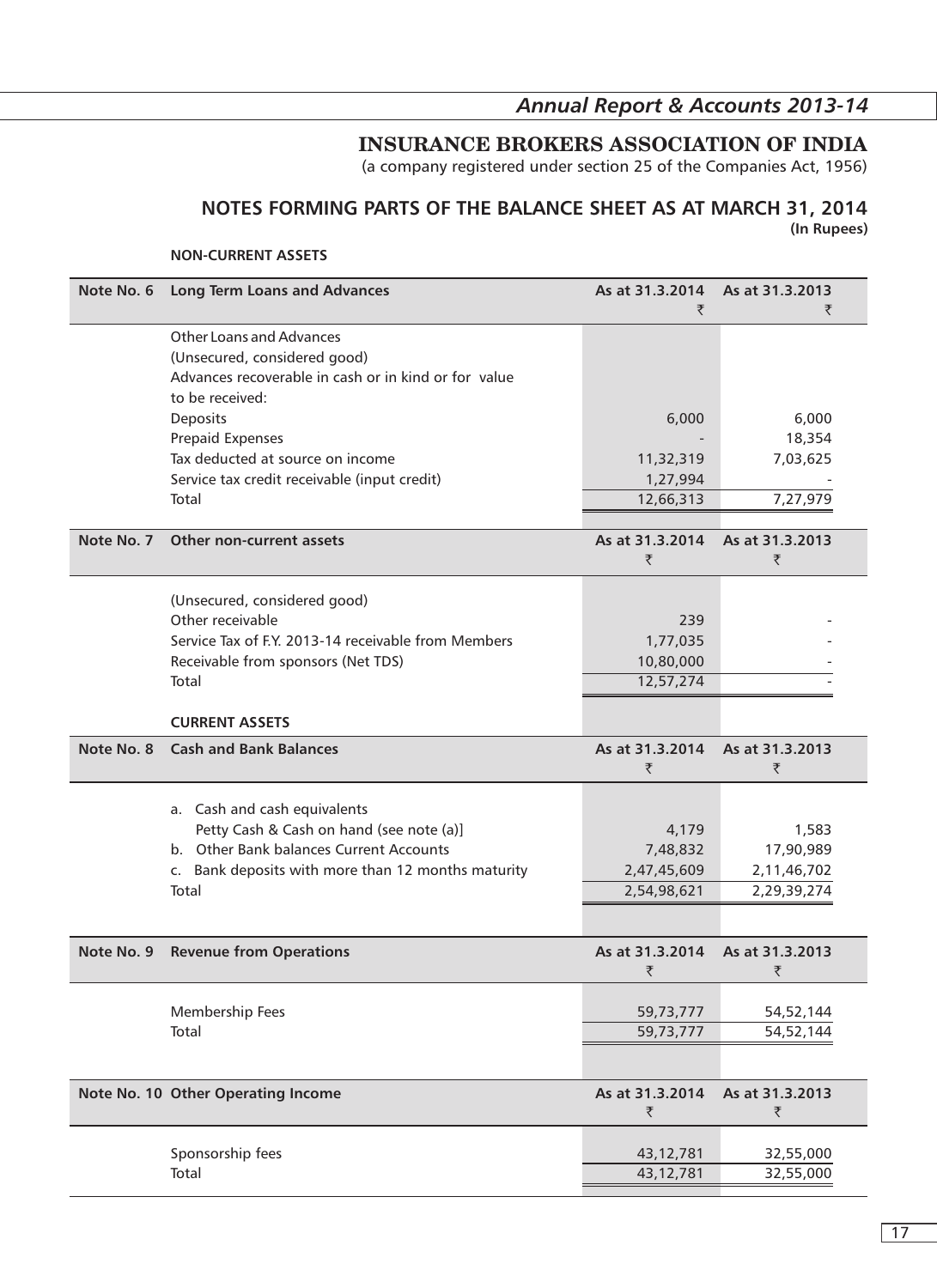**IBAI**

### **INSURANCE BROKERS ASSOCIATION OF INDIA**

(a company registered under section 25 of the Companies Act, 1956)

#### **Notes forming part of Statement of Income & Expenditure for the year ended March 31, 2014 (In Rupees)**

| Note No.11 Other Income                                                                                                                                                                                                                                                                                                                                                                                                                                                                                                     | for the year ended<br>31.3.2014<br>₹                                                                                                                                                                      | for the year ended<br>31.3.2013<br>₹                                                                                                                                                           |
|-----------------------------------------------------------------------------------------------------------------------------------------------------------------------------------------------------------------------------------------------------------------------------------------------------------------------------------------------------------------------------------------------------------------------------------------------------------------------------------------------------------------------------|-----------------------------------------------------------------------------------------------------------------------------------------------------------------------------------------------------------|------------------------------------------------------------------------------------------------------------------------------------------------------------------------------------------------|
| <b>Bank interest</b><br>Interest on 8% GOI taxable Bonds<br>Miscellaneous Income<br>Total                                                                                                                                                                                                                                                                                                                                                                                                                                   | 21,76,940<br>500<br>21,77,440                                                                                                                                                                             | 18,09,546<br>41,333<br>1,000<br>18,51,880                                                                                                                                                      |
|                                                                                                                                                                                                                                                                                                                                                                                                                                                                                                                             |                                                                                                                                                                                                           |                                                                                                                                                                                                |
| Note No.12 Employee Benefits Expense                                                                                                                                                                                                                                                                                                                                                                                                                                                                                        | for the year ended<br>31.3.2014<br>₹                                                                                                                                                                      | for the year ended<br>31.3.2013<br>₹                                                                                                                                                           |
| Salaries Reimbursements & Ex-gratia<br>Staff welfare, etc;<br>Total                                                                                                                                                                                                                                                                                                                                                                                                                                                         | 18,80,212<br>28,800<br>19,09,012                                                                                                                                                                          | 15,29,946<br>29,600<br>15,59,546                                                                                                                                                               |
| Note No.13 Finance costs                                                                                                                                                                                                                                                                                                                                                                                                                                                                                                    | for the year ended<br>31.3.2014<br>₹                                                                                                                                                                      | for the year ended<br>31.3.2013<br>₹                                                                                                                                                           |
| Interest on delayed / short payment of TDS<br>Interest on delayed payment of Service tax<br>Total                                                                                                                                                                                                                                                                                                                                                                                                                           | 342<br>27,499<br>27,841                                                                                                                                                                                   |                                                                                                                                                                                                |
| Note No.14 Other expenses                                                                                                                                                                                                                                                                                                                                                                                                                                                                                                   | for the year ended<br>31.3.2014<br>₹                                                                                                                                                                      | for the year ended<br>31.3.2013<br>₹                                                                                                                                                           |
| Power & Fuel (Electricity)<br>Repairs to machinery<br>Rates & Taxes<br>Honorarium<br>Annual Brokers Summit sponsored<br><b>Annual General Meeting</b><br>Meetings & Seminars<br>Charity and Donation<br>Gift<br>Postage & Courier<br>Telephones and internet<br><b>Professional Fees</b><br>Travel [see note (a)]<br>Printing and Stationery<br>Membership & subscription<br>Payments to the auditors: [see note (b) ]<br>Web-hosting maintenance<br>Receivable from sponsor written off<br>Miscellaneous expenses<br>Total | 23,650<br>32,694<br>1,620<br>8,682<br>15,41,358<br>62,326<br>3,51,188<br>25,000<br>42,000<br>35,556<br>38,801<br>10,31,327<br>7,38,042<br>1,57,179<br>52,287<br>1,00,058<br>37,950<br>40,639<br>43,20,357 | 16,505<br>15,200<br>1,680<br>2,667<br>16,46,141<br>85,664<br>1,63,862<br>88,054<br>33,553<br>1,33,958<br>6,12,516<br>2,45,878<br>33,933<br>56,180<br>27,120<br>1,00,000<br>49,583<br>33,12,494 |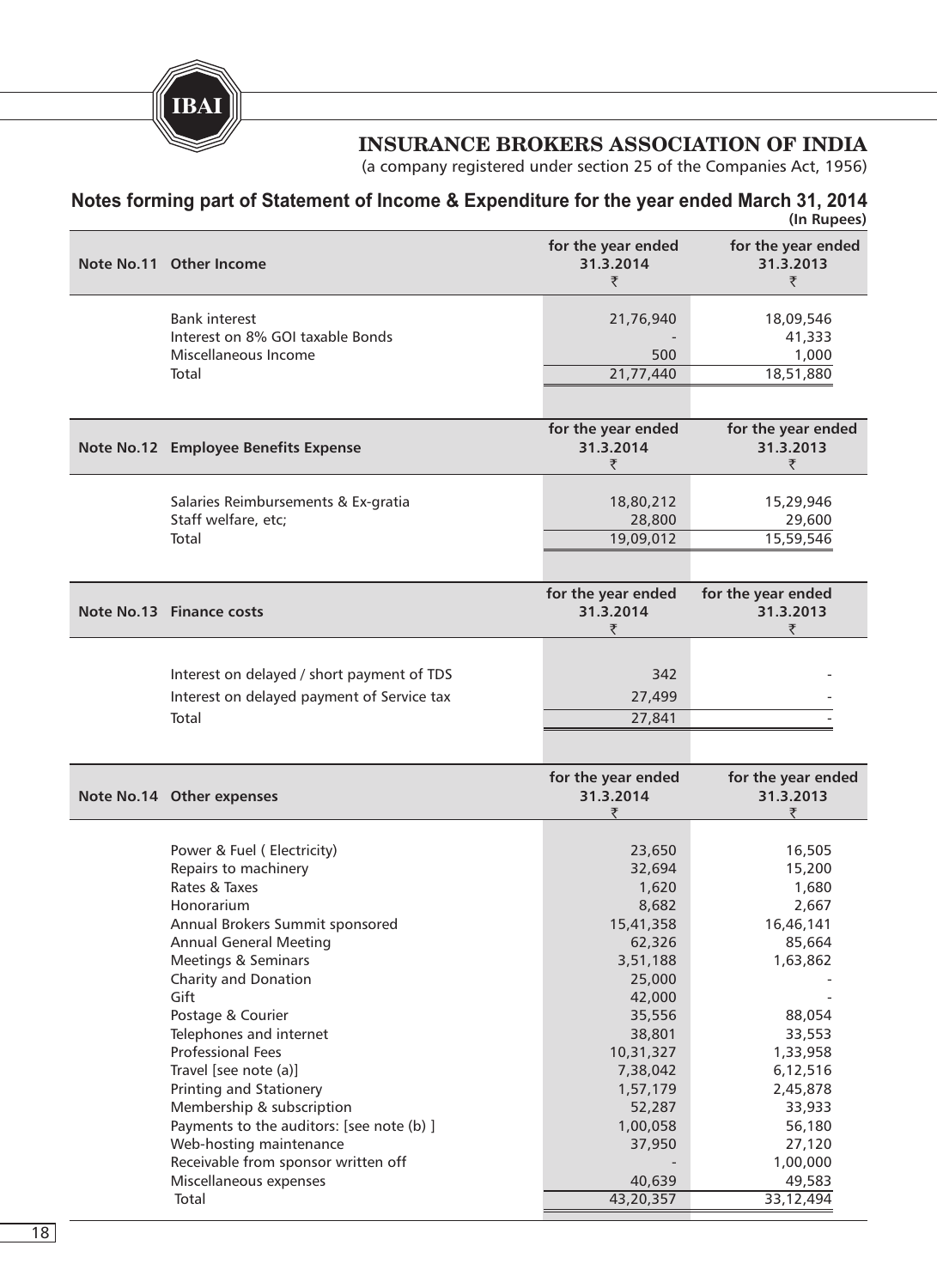| (a) Break up of Travel                                     | for the year ended<br>31.3.2014<br>₹   | for the year ended<br>31.3.2013<br>₹ |
|------------------------------------------------------------|----------------------------------------|--------------------------------------|
| Director' Travelling<br>Travelling others<br>Total         | 6,65,336<br>72,706<br>7,38,042         | 5,55,583<br>56,933<br>6,12,516       |
| (b) Break up payment to auditors                           | for the year ended<br>31.3.2014<br>₹   | for the year ended<br>31.3.2013<br>₹ |
| Auditor's fee<br>Taxation and other matters<br>Service tax | 45,000<br>49,000<br>11,620<br>1,05,620 | 45,000<br>5,000<br>6,180<br>56,180   |
| Less: Service tax set off claimed<br>Total                 | 5,562<br>1,00,058                      | 56,180                               |

#### **Notes forming part of Statement of Income & Expenditure for the year ended March 31, 2014 (In Rupees)**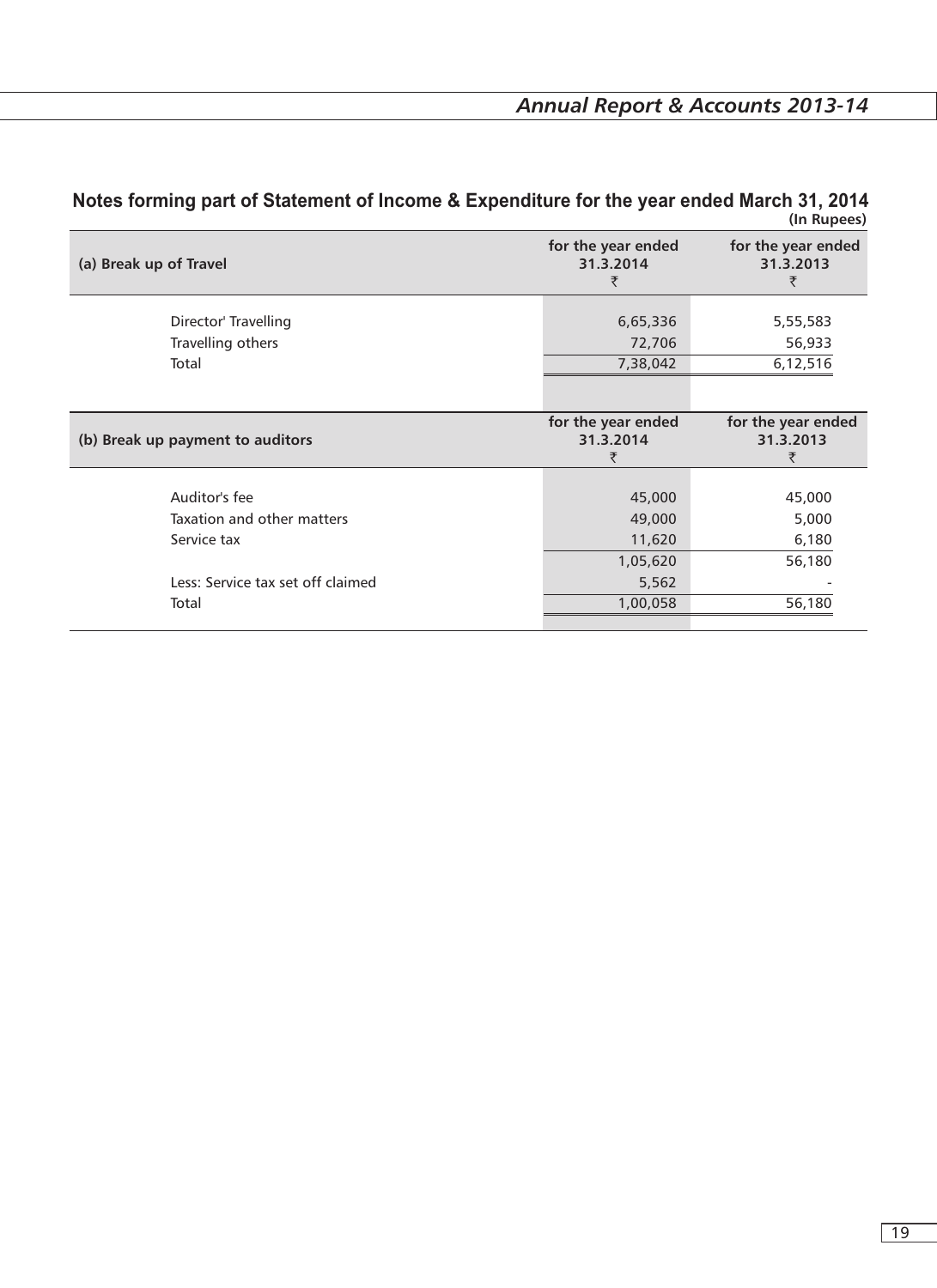

#### **Note No. 15 : Notes Forming Part of the Accounts for the year ended March 31, 2014**

- 1. Insurance Brokers Association of India is registered under Section 25 of the Companies Act, 1956 on 25/07/2001 as a company limited by guarantee and not having a share capital. It is licensed to drop the word "Public Limited" after its name. It is also registered under section12AA of the Income tax Act 1961.
- 2. Significant Accounting Policies:
	- a. System of accounting:

The company adopts the accrual basis in the preparation of the accounts except for receipt of membership renewal fees.

- b. Income from operations:
	- i. Yearly renewal of membership subscription being related to IRDA license period, the renewal fees are accounted on receipt basis. Subscriptions received from new members enrolled during the year are recognized for pro-rata period commencing from the month of the year in which the member joined the company or from the date when the member obtained a license from the regulatory authority, whichever is later.
	- ii. Income from interest on term deposits with bank, investment in bonds, receipts of sponsorship moneys and banner displays from sponsors of events organized by the company, are accounted on accrual basis.
- c. Expenses:

Expenses are accounted on accrual basis.

- d. Fixed Assets and Depreciation:
	- i. Fixed Assets are carried at cost of acquisition. Cost includes taxes and incidental expenses related to acquisition and installation.
	- ii. Depreciation on Assets is being provided on "Written Down Value Method" at the rates specified in Schedule XIV to the Companies Act, 1956.
	- iii. Depreciation on additions during the year is provided for, at their respective rates from the month in which such asset is acquired.
	- iv. Intangible asset. The cost of web site development is amortised over a period of 36 months.
- e. Investments:

Investments are valued at cost of acquisition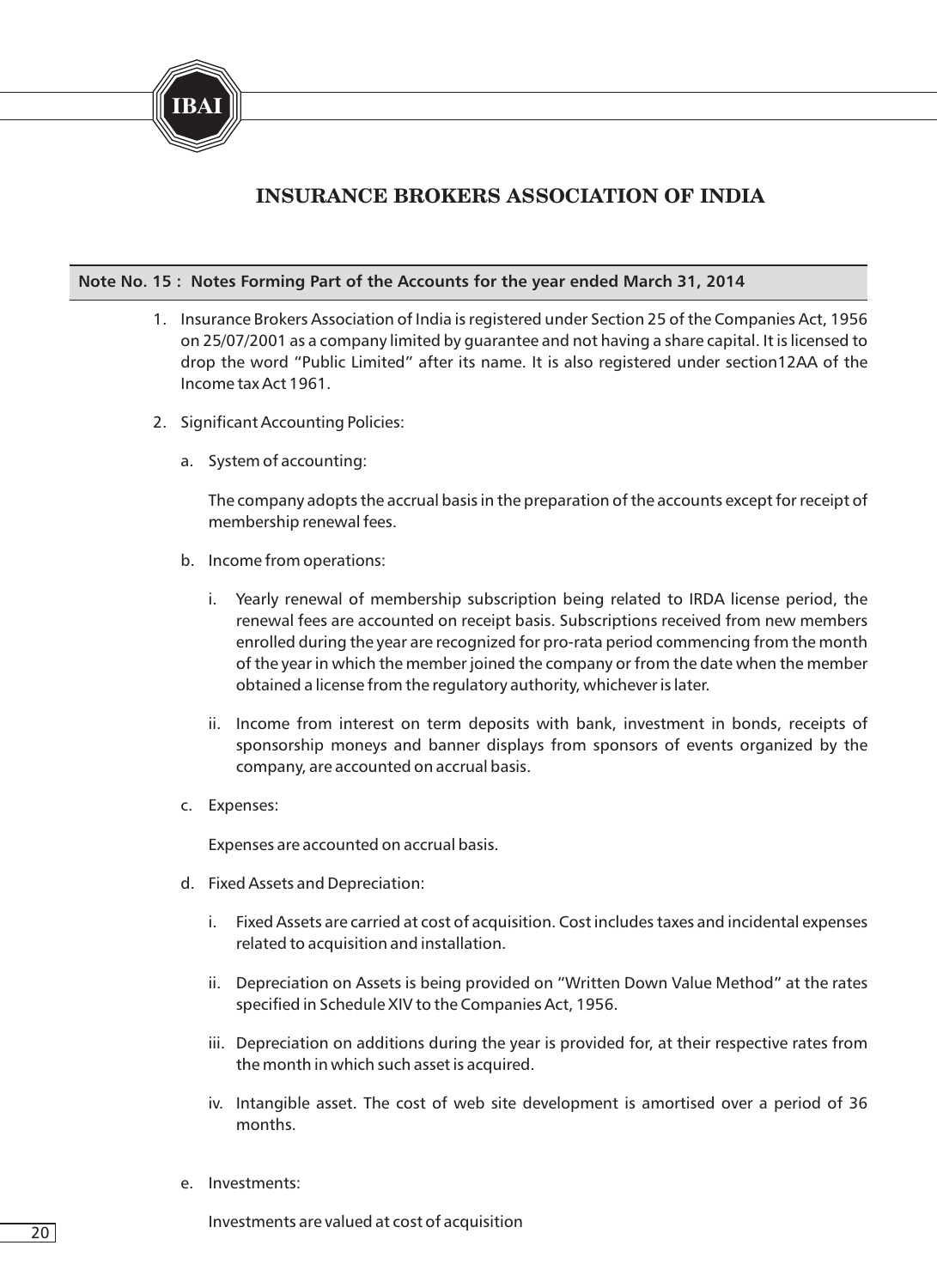- 3. The Company has been advised that the nature of income/receipts of the company would not be affected by the definition of "charitable purpose" under section 2(15) of the Income Tax Act, 1961 in respect to the term "advancement of any other object of general public utility" which was amended by the Finance Act 2010 with effect from April 1, 2009 Accordingly, the income of the company would continue to be exempt u/s 11 of the Income Tax Act, 1961 on fulfillment of conditions prescribed therein and to the period by which the income for the year should be applied(spent) for the objects of the company.
- 4. Information pursuant to paragraphs of Part II of Schedule VI of the Companies Act 1956 other than those disclosed in the Income & Expenditure account to the extent applicable for the year ended March 31, 2014.

| (A) | Auditors' remuneration            | 31.3.2014 | 31.3.2013 |
|-----|-----------------------------------|-----------|-----------|
|     |                                   | ₹         | ₹         |
|     | Audit fees                        | 45,000    | 45,000    |
|     | Taxation and other matters        | 49,000    | 5,000     |
|     | Service Tax                       | 11,620    | 6,180     |
|     | <b>Total</b>                      | 1,05,620  | 56,180    |
|     | Less: Service Tax set off claimed | 5,562     | 0         |
|     | <b>Total</b>                      | 1,00,058  | 56,180    |
|     |                                   |           |           |

5. Retirement and other employee benefits.

The Association does not have a policy of providing retirement benefits to the employees. Accordingly, none of the employees is entitled to any benefits during the year.

- 6. Service tax of Rs 1,77,035 receivable from members shown in note no. 7 is subject to confirmation and reconciliation
- 7. Figures of the previous year have been regrouped wherever necessary to conform with the current year's presentation.
- 8. Figures in the accounts are rounded off to the nearest rupee.

Notes to accounts from 1 to 15 annexed hereto form an integral part of the financial statement. As per our report of even date.

For **V B Doshi & Co.**  Chartered Accountants FRN : 102757W

For and on behalf of the Board of Directors Insurance Brokers Association of India

| <b>Nitin G Dossa</b> | Sohanlal Kadel | S V Thakkar |
|----------------------|----------------|-------------|
| Hon. Secretary       | President      | Treasurer   |

**CA Vijay B Doshi**  Proprietor (M. No. 037024)

Place : Mumbai - 400 001 Date : 28th May 2014

Place : Hyderabad Date : 27th May 2014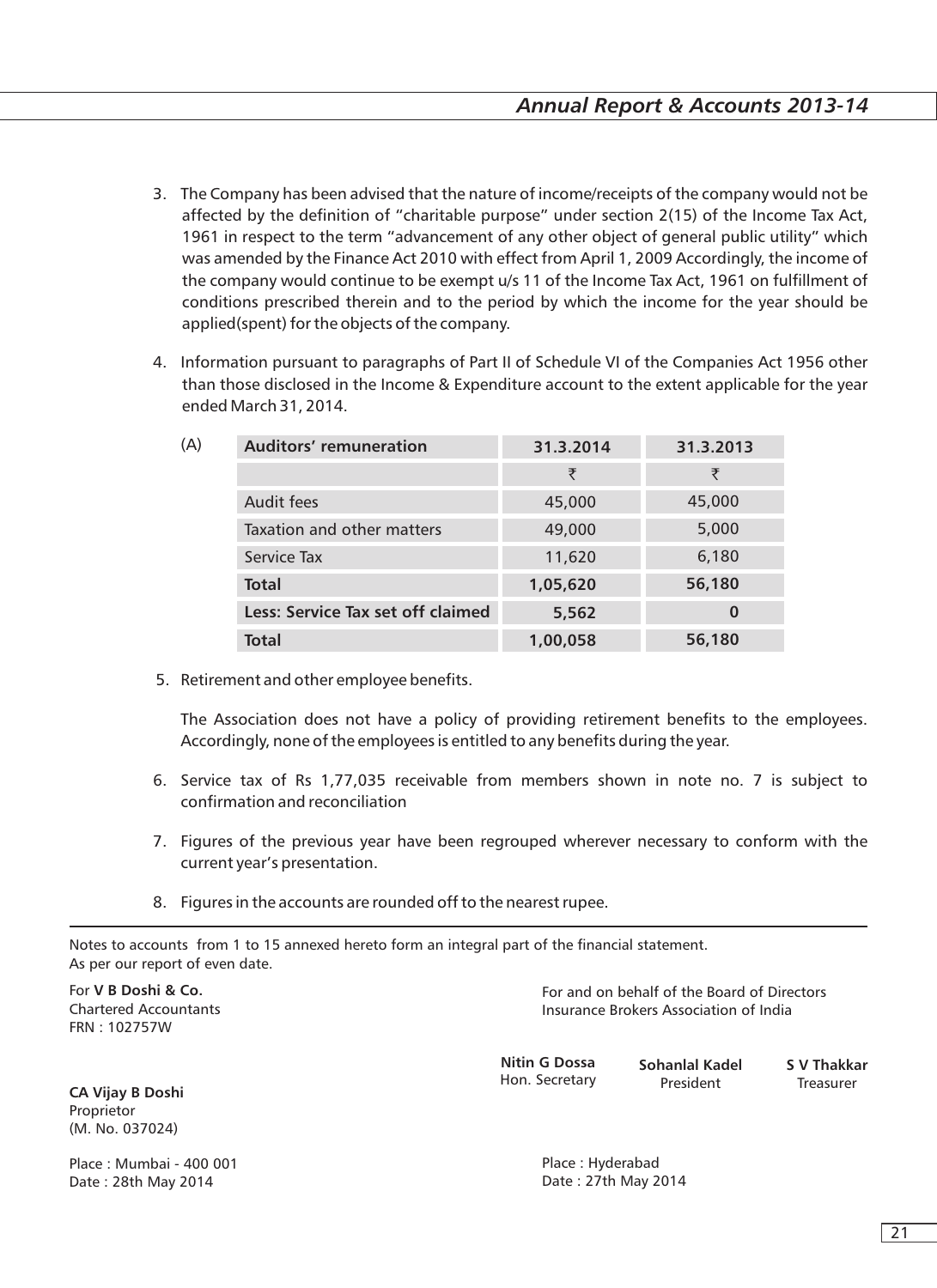

## **NOTIFICATION UNDER ARTICLE 9.2 OF THE ARTICLES OF ASSOCIATION**

Date : 30th June 2014

All Members,

#### **Sub: Election of Five Directors to the Board of the Insurance Brokers Association of lndia (IBAI)**

#### Presently the Board of Directors of IBAI consists of the following Fifteen (15) Directors :-**Name of the Director and the Firm represented with Zone.**

| Sr. No.        | <b>Name</b>                              | Name of the Broking Firm                                                          | Zone/Region  |
|----------------|------------------------------------------|-----------------------------------------------------------------------------------|--------------|
| 1              | Sohanlal Kadel<br>(President)            | Kadel Insurance Brokers Pvt. Ltd.                                                 | South        |
| $\overline{2}$ | <b>Fali Poncha</b><br>(Vice President)   | International Reinsurance & Insurance<br>Consultancy & Broking Services Pvt. Ltd. | West         |
| 3              | <b>AK Narang</b><br>(Vice President)     | Sridhar Insurance Brokers Pvt. Ltd.                                               | North        |
| 4              | <b>Nitin G Dossa</b><br>(Hon. Secretary) | Dossa Insurance & Broking Services Ltd.                                           | West         |
| 5              | <b>S V Thakkar</b><br>(Treasurer)        | Alliance Insurance Brokers Pyt. Ltd.                                              | West         |
| 6              | <b>Atul D Boda</b><br>(Director)         | J. B. Boda Reinsurance Brokers Pyt. Ltd.                                          | West         |
| 7              | <b>S Sunder Raman</b><br>(Director)      | Suprasesh General Insurance Services &<br>Brokers Pvt. Ltd.                       | South        |
| 8              | <b>Gulab Rateria</b><br>(Director)       | Suraksha Insurance Brokers Pyt. Ltd                                               | East         |
| 9              | S K Jain<br>(Director)                   | Embee Insurance Brokers Ltd.                                                      | North        |
| 10             | <b>PK Kale</b><br>(Director)             | Jaika Insurance Brokerage Pvt. Ltd.                                               | West         |
| 11             | Sanjay Kedia<br>(Director)               | Marsh India Insurance Brokers Pvt, Ltd.                                           | West         |
| 12             | K V Satyanarayana<br>(Director)          | Coastal Insurance Brokers Pvt. Ltd.                                               | South        |
| 13             | <b>Kishan Agrawal</b><br>(Director)      | Worldwide Insurance Brokers Ltd.                                                  | North        |
| 14             | <b>K K Sindwani</b><br>(Director)        | Galaxy Risk Insurance Broking Services Pvt. Ltd.                                  | <b>North</b> |
| 15             | Mukesh Jain<br>(Director)                | Bajaj Capital Insurance Broking Ltd                                               | North        |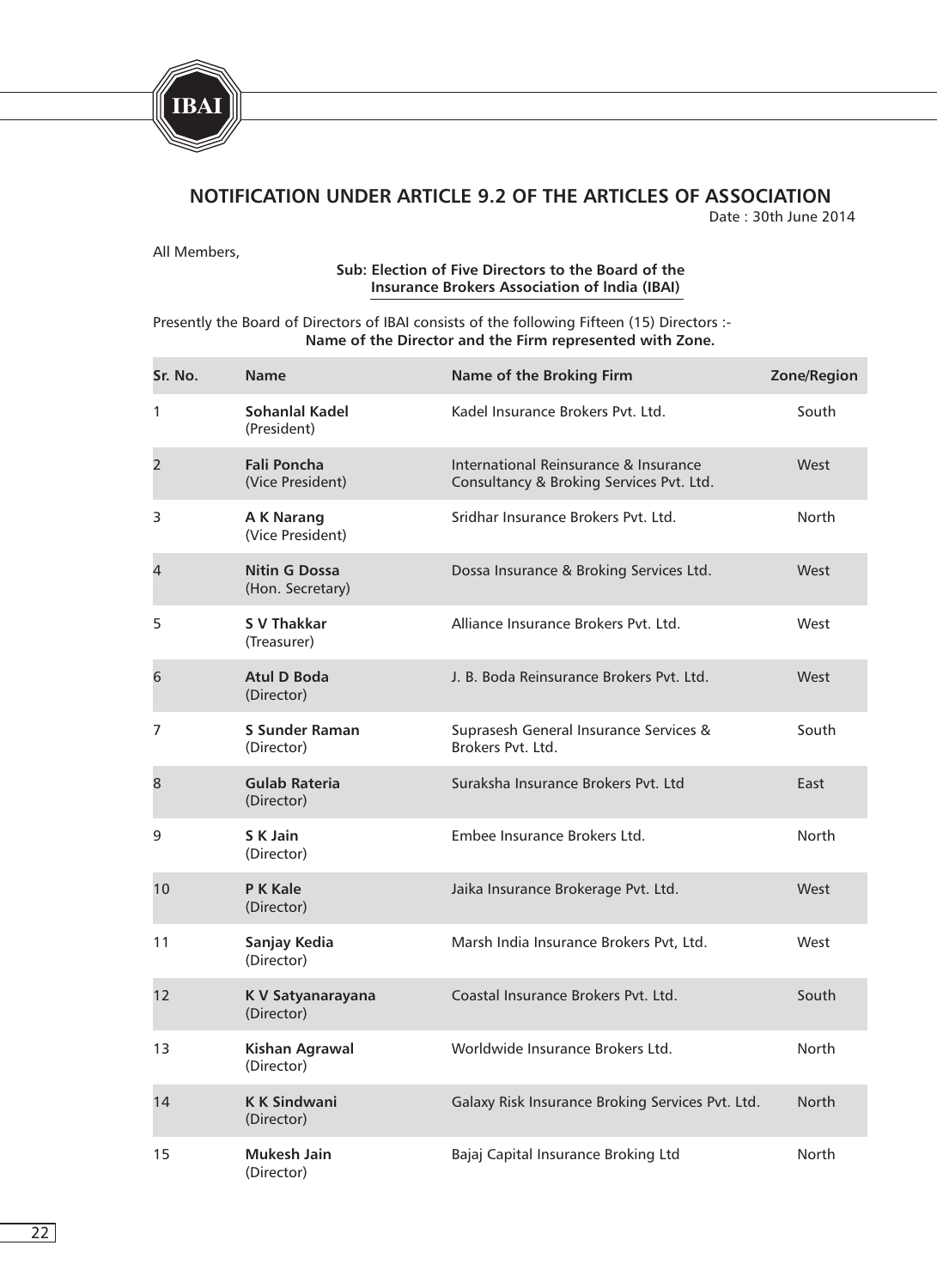|                                              | No. of<br>Director/s | <b>Strength of licensed</b><br><b>Brokers in the region</b> |               |  |
|----------------------------------------------|----------------------|-------------------------------------------------------------|---------------|--|
|                                              |                      | as on<br>30.09.13                                           | as on<br>date |  |
| 1. East Zone comprising                      |                      |                                                             |               |  |
| States of West Bengal, Bihar,                |                      |                                                             |               |  |
| Orissa, Assam and other states in            |                      |                                                             |               |  |
| Eastern Region.                              | 1                    | 31                                                          | 33            |  |
| 2. West Zone comprising the                  |                      |                                                             |               |  |
| States of Gujarat, Madhya Pradesh,           |                      |                                                             |               |  |
| Chattisgarh, Goa and Maharashtra             | 6                    | 114                                                         | 131           |  |
| 3. South Zone comprising the                 |                      |                                                             |               |  |
| States of Karnataka, Tamil Nadu,             |                      |                                                             |               |  |
| Kerala, Telangana and Seemandra              | 3                    | 62                                                          | 75            |  |
| 4. North Zone comprising the                 |                      |                                                             |               |  |
| States of Delhi, Punjab, Haryana,            |                      |                                                             |               |  |
| Uttar Pradesh, Uttarakand, Himachal Pradesh, |                      |                                                             |               |  |
| Rajasthan Chandigarh and J&K                 | 5                    | 92                                                          | 101           |  |
| <b>Total</b>                                 | 15                   | 299                                                         | 340           |  |

The following are the current details of region wise Directorships and the numbers of licensed brokers in each Zone/Region :

In terms of Article 9.2 (ii) the provision of one-third of the Board members will offer themselves for re-election every year and no member will continue beyond a period of three years as a Board member.

The constitution of Board of Directors and the Director who would be retiring in the ensuing Annual General Meeting was discussed at the meeting of Board of Directors of the Association held on May 27, 2014 at Hyderabad and the following five Directors who retire by rotation, have offered themselves for re-election.

- **1. S Sunder Raman**
- **2. G C Rateria**
- **3. S V Thakkar**
- **4. Sanjay Kedia**
- **5. P K Kale**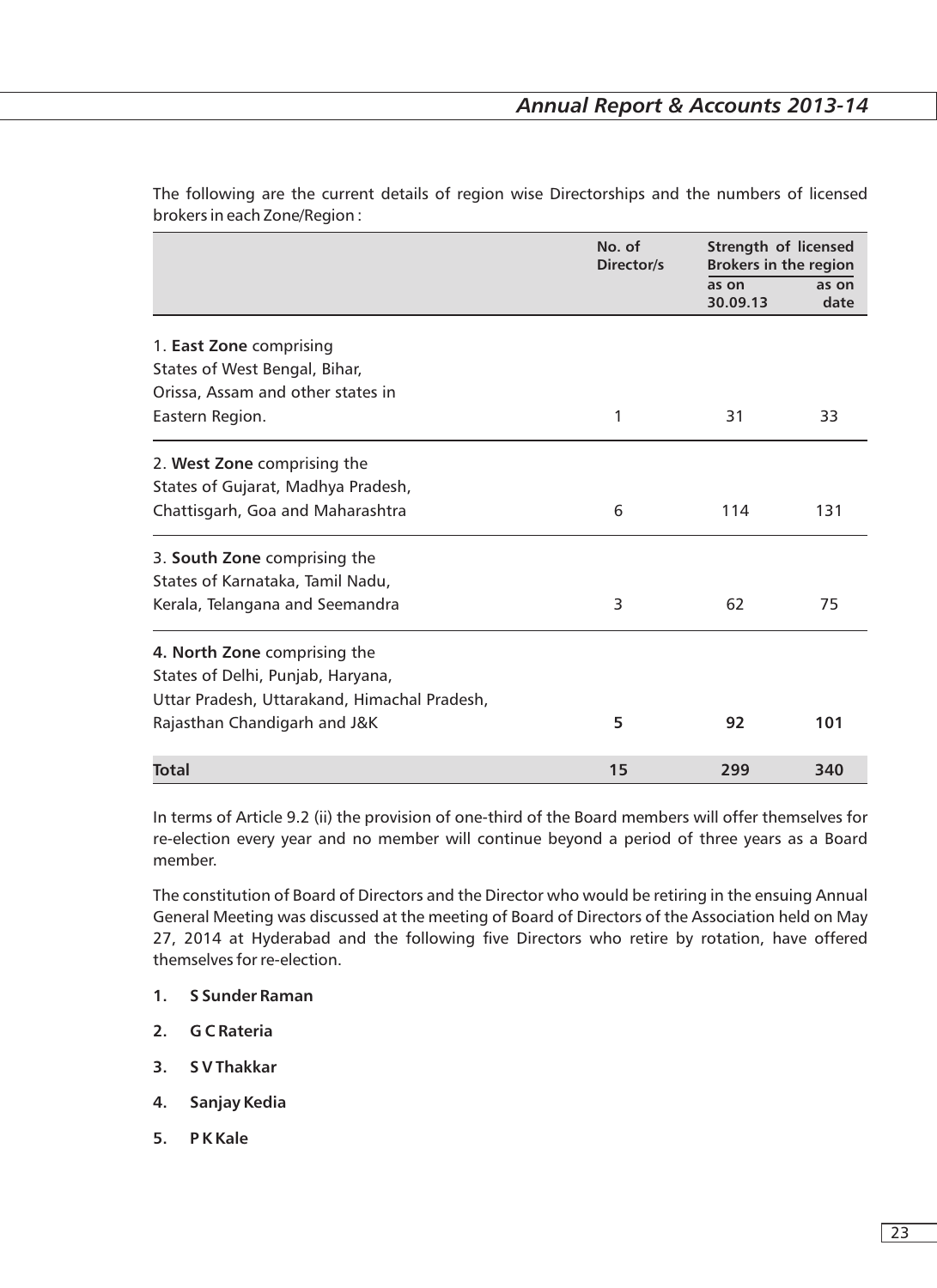

Thus, during the ensuing Annual General Meeting on September 06, 2014, we have to hold election to fill up the position of Five Directors, Viz. One Director from South Zone, One Director from East Zone and Three Directors from West Zone.

Accordingly, members interested in nominating their representatives on the Board from South, East and West Zones are equested to send their nominations fourteen days before the meeting in the prescribed format "Nomination Form" (copy of format enclosed) along with Demand Draft for Rs. 1,00,000/-, as per Section 160 of the Companies Act, 2013. The amount of Rs.1,00,000/- shall be refunded to such persons, or as the case may be to member, if the person succeeds in getting elected as a Director or gets more than 25% of actual valid votes polled.

The nominations duly filled in should reach the Manager at the Registered Office of the Association at Maker Bhavan No.1, 7th Floor, Sir V.T Marg, New Marine Lines, Mumbai- 400 020 on or before 6 p.m. **on Friday, August 22, 2014, duly marked "NOMINATIONS" in a sealed envelope.**

> For and on behalf of the Board of Directors of **INSURANCE BROKERS ASSOCIATION OF INDIA**

> > **Nitin G Dossa** Director & Hon. Secretary

**Regd. Office :** Maker Bhavan No. 1, 7th Floor, Sir V T Marg, Churchgate, Mumbai - 400 020.

Dated : May 27, 2014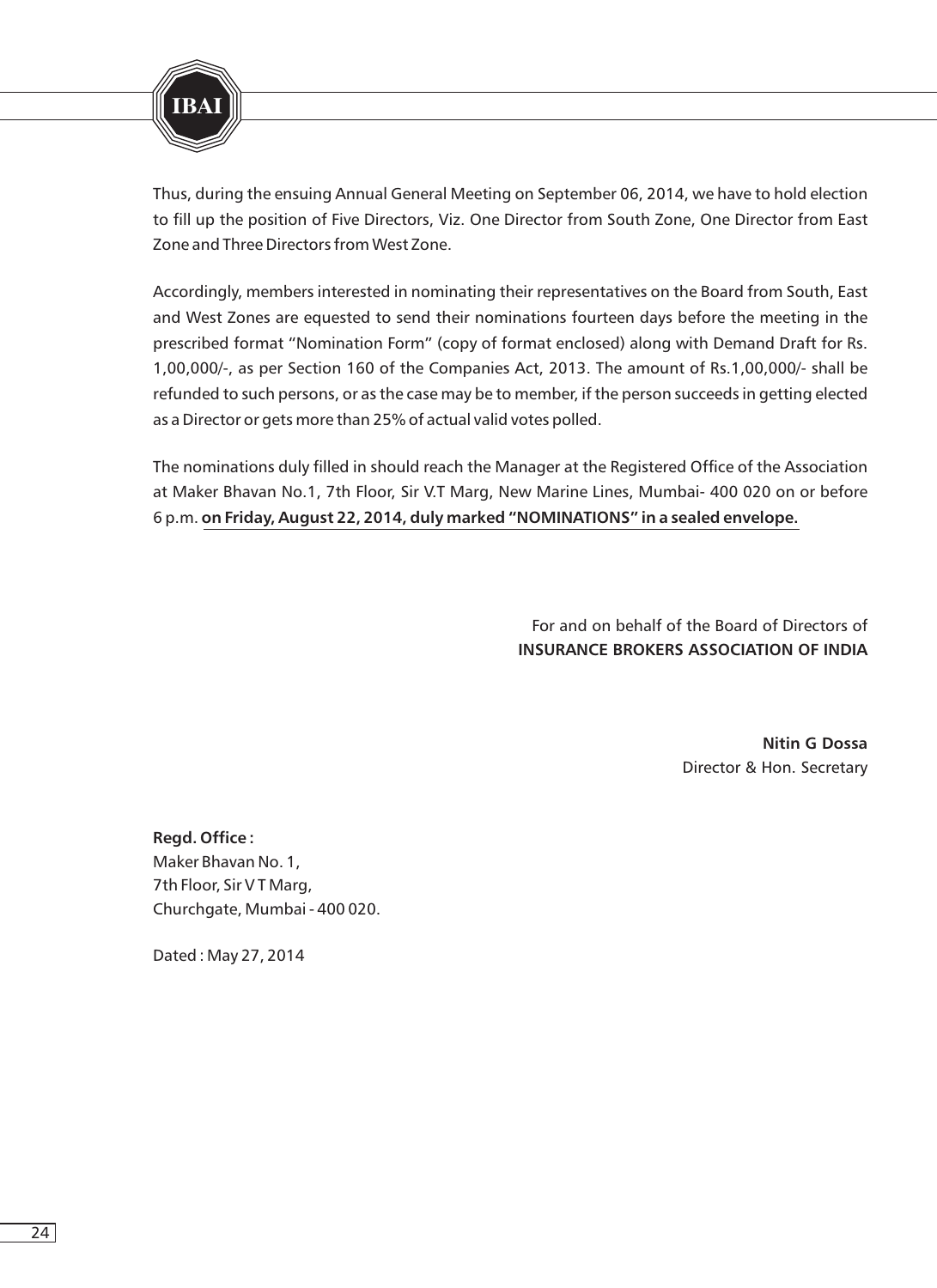

**Regd. Office: Maker Bhavan No. 1, 7th Floor, Sir V. T. Marg, Mumbai-400 020**

#### **NOMINATION FORM**

Full name of the Individual nominated for Directorship of the Company (in capital):

|                                                                               |  | and the control of the control of the control of the control of the control of the control of the control of the                                                                                                                                                                                                                   |  |  |  |  |
|-------------------------------------------------------------------------------|--|------------------------------------------------------------------------------------------------------------------------------------------------------------------------------------------------------------------------------------------------------------------------------------------------------------------------------------|--|--|--|--|
|                                                                               |  |                                                                                                                                                                                                                                                                                                                                    |  |  |  |  |
|                                                                               |  |                                                                                                                                                                                                                                                                                                                                    |  |  |  |  |
|                                                                               |  | Details of the individual so nominated: Details and the individual solution of the individual solution of the individual solution of the individual solution of the individual solution of the individual solution of the indi                                                                                                     |  |  |  |  |
|                                                                               |  | (a) Date of Birth: $\qquad \qquad$ $\qquad$ $\qquad$ $\qquad$ $\qquad$ $\qquad$ $\qquad$ $\qquad$ $\qquad$ $\qquad$ $\qquad$ $\qquad$ $\qquad$ $\qquad$ $\qquad$ $\qquad$ $\qquad$ $\qquad$ $\qquad$ $\qquad$ $\qquad$ $\qquad$ $\qquad$ $\qquad$ $\qquad$ $\qquad$ $\qquad$ $\qquad$ $\qquad$ $\qquad$ $\qquad$ $\qquad$ $\qquad$ |  |  |  |  |
|                                                                               |  |                                                                                                                                                                                                                                                                                                                                    |  |  |  |  |
|                                                                               |  |                                                                                                                                                                                                                                                                                                                                    |  |  |  |  |
|                                                                               |  | and the control of the control of the control of the control of the control of the control of the control of the                                                                                                                                                                                                                   |  |  |  |  |
|                                                                               |  | to be elected to the Board of Directors of Insurance Brokers Association of India and to abide by the                                                                                                                                                                                                                              |  |  |  |  |
|                                                                               |  | Memorandum of Association and Articles of Association of the Insurance Brokers Association of India                                                                                                                                                                                                                                |  |  |  |  |
|                                                                               |  | SIGNATURE of the Person nominated for Directorship of IBAI                                                                                                                                                                                                                                                                         |  |  |  |  |
| Date:                                                                         |  |                                                                                                                                                                                                                                                                                                                                    |  |  |  |  |
| We confirm the above particulars and propose to nominate that above official. |  |                                                                                                                                                                                                                                                                                                                                    |  |  |  |  |
| Name of the Authorised Official:                                              |  |                                                                                                                                                                                                                                                                                                                                    |  |  |  |  |

Officer of Broker member:

Designation:

| SIGNATURE:              |
|-------------------------|
| Date:                   |
| Company Name & Address: |
| (in rubber stamp)       |
|                         |

Encl : Demand Draft No.: \_\_\_\_\_\_\_\_\_\_\_\_ dated \_\_\_\_\_\_\_\_\_\_\_\_ drawn on \_\_\_\_\_\_\_\_\_\_\_\_\_\_ Bank for ₹1,00,000/- enclosed herewith.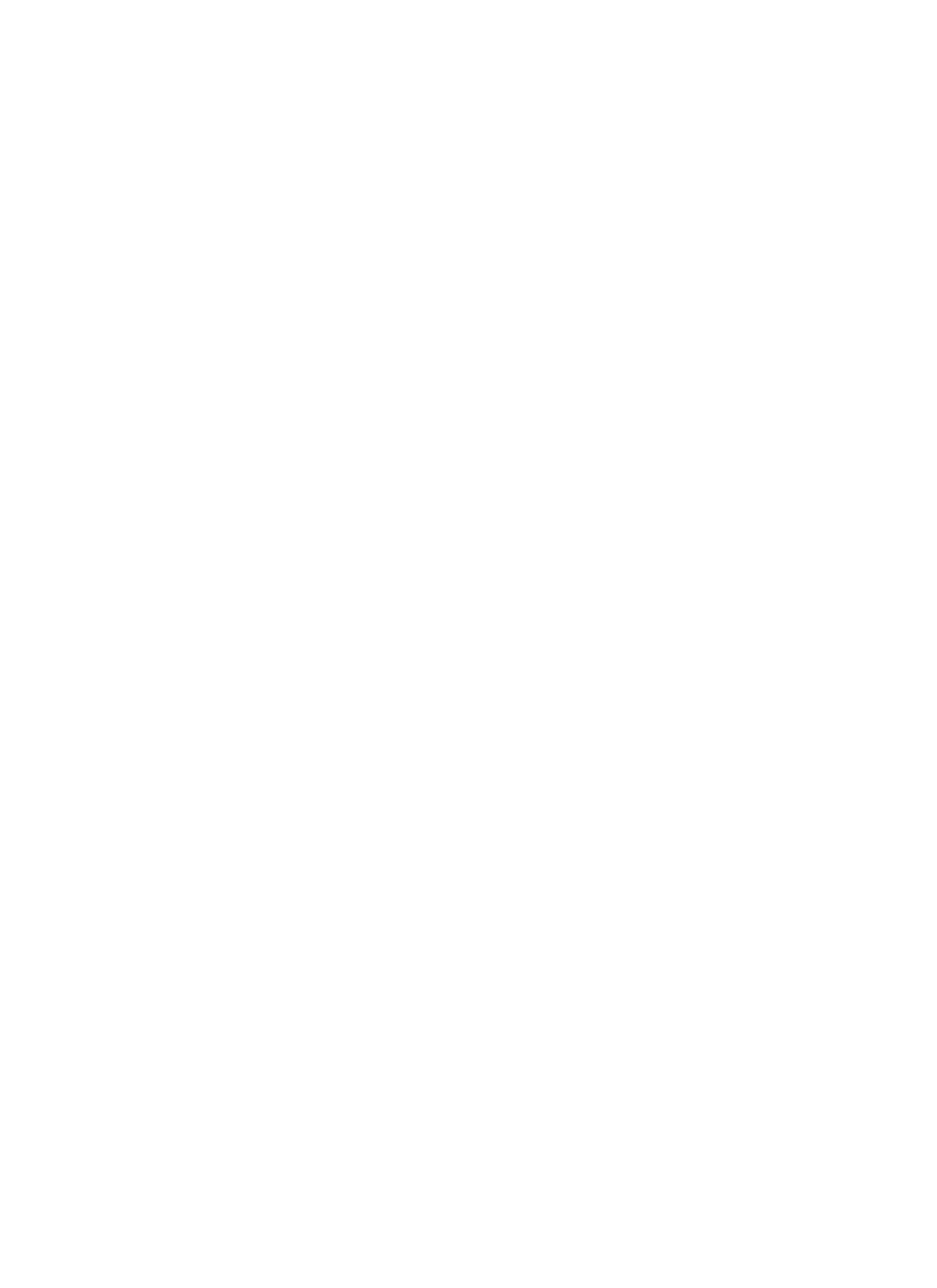**Regd. Office : Maker Bhavan No. 1, 7th Floor, Sir V. T. Marg, Mumbai - 400 020.**

## **ATTENDANCE SLIP**

I hereby record my presence at the Thirteenth Annual General Meeting of the **IBAI Mumbai - 400 020.** at 11.00 A.M. on Saturday, the 6th September, 2014 **Cricket Club of India, C. K. Naidu Banquet Hall, Churchgate,** 

Signature of the attending Member / Proxy

- Notes: 1. A Member wishing to attend the meeting must bring the Attendance Slip to the meeting and hand it over at the entrance duly signed.
	- 2. A Member desiring to attend the meeting should bring copy of the IBAI annual Report for reference at the meeting enclosed herewith.